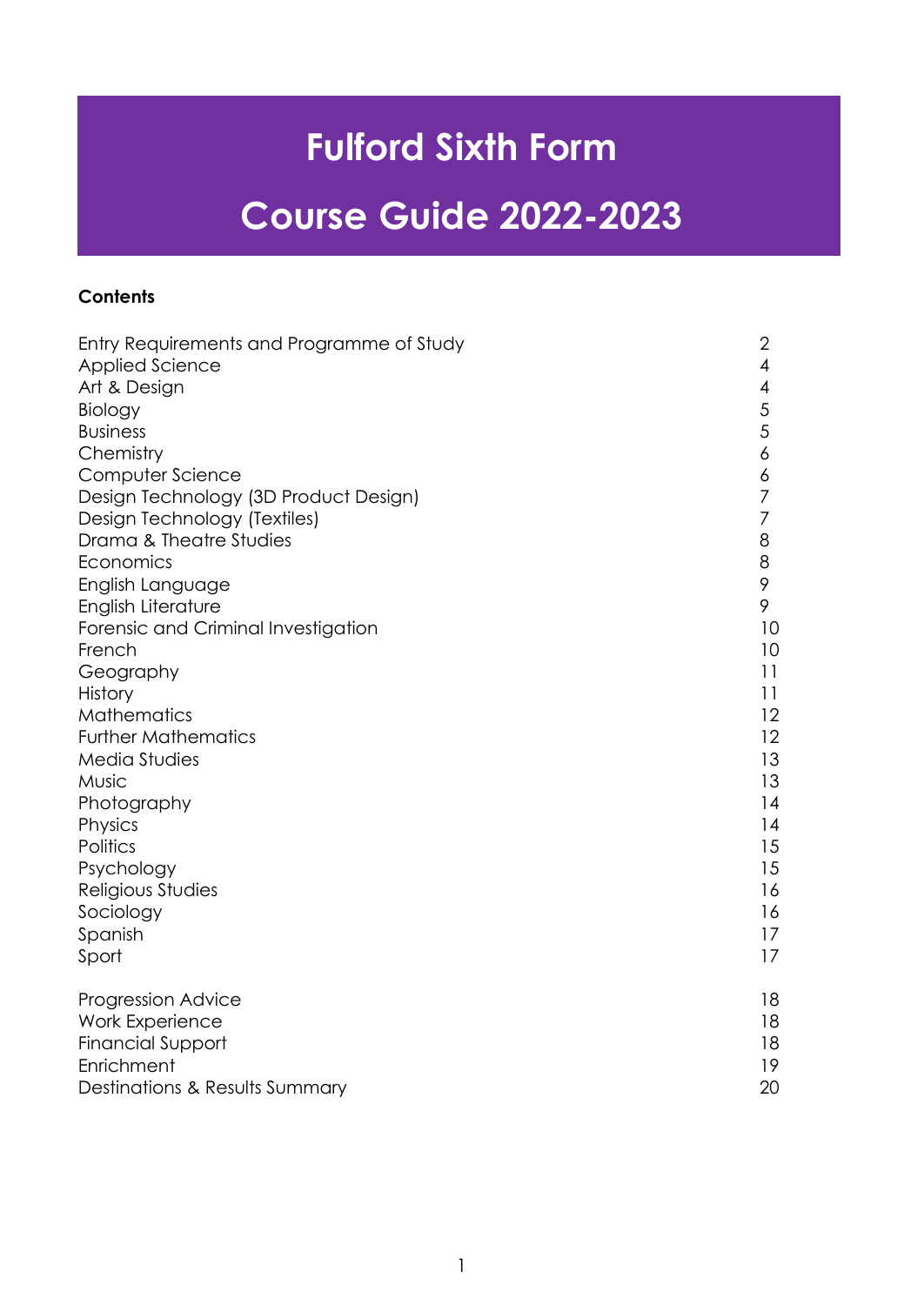# **Entry Requirements and Programme of Study**

Fulford Sixth Form takes students from our own school and elsewhere. Our curriculum and admissions policy is designed to provide choice, to support students in choosing appropriate pathways and to ensure their success. A wide range of study routes exists and students are encouraged to discuss the route that best suits them with a member of our Senior Leadership Team.

All courses offered have subject specific requirements which are detailed within this guide. These requirements must be met for a student to enrol on the course in question. In addition to meeting these specific course criteria, the minimum general entry requirement for our Sixth Form is at least 5 grade 5s from full course GCSE programmes (or equivalent), including a grade 5 in English Language and Mathematics. Students who do not achieve the minimum general entry requirement will only be admitted on a discretionary basis following an interview with a member of the Senior Leadership Team. Any student admitted who has achieved below a grade 5 in English and Maths will be expected to re-take these courses in the Sixth Form as a condition of admission.

The expectation is that students enrol on 3 courses. However, to retain curriculum breadth for students opting for Further Mathematics and, in other exceptional circumstances, a four course offer may be available where appropriate. In addition to our curriculum offer, the Sixth Form programme of study is supplemented by progression advice, wellbeing guidance and enrichment provision which includes EPQ, Core Maths, work experience and many other opportunities.

All courses are offered as two year linear programmes with certification being awarded at the end of Year 13. At the end of Year 12, students will sit internal exams which will shape their future progression routes. We expect students to achieve a pass grade in all of their courses at the end of Y12 and formalised support is put in place for students who are not meeting the basic expectations.

During the process of timetabling Year 12 options, if the uptake of a course is too low for it to be sustainable, the course or group may have to be withdrawn from the timetable. Students will be informed of such a decision as early as possible so that they can re-select from the available options.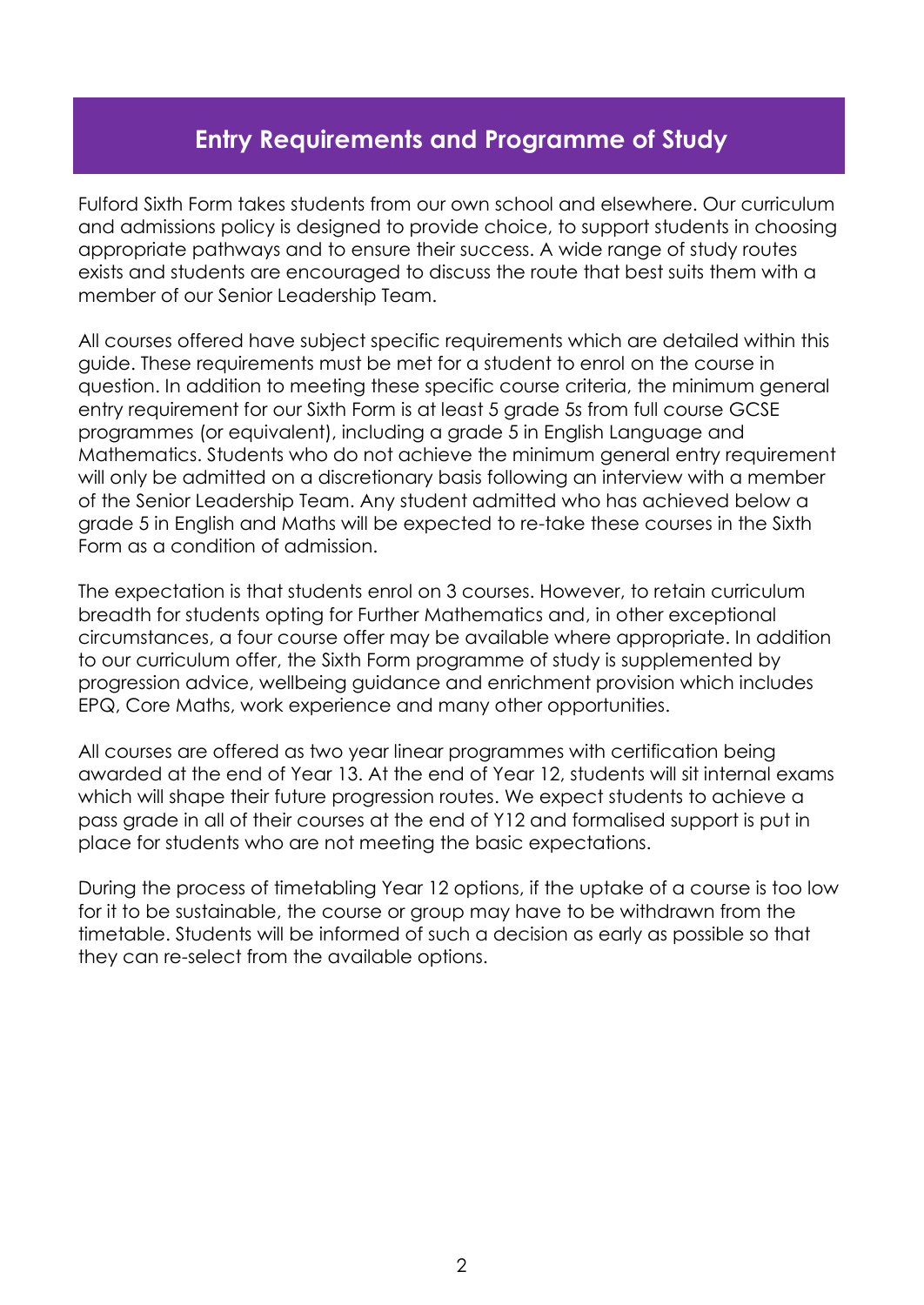# **Informed Choices**

It is important to consider possible future career routes when choosing Post 16 courses. The courses followed can be crucial in determining what opportunities remain open after leaving the Sixth Form. We recommend looking at the Russell Group of Universities' report on 'Informed Choices' as part of this process, although please remember that not all universities are part of this group and not all students will be applying to universities and the Russell Group. The views of specific employers are also not necessarily reflected in the report [www.informedchoices.ac.uk](http://www.informedchoices.ac.uk/)

Clearly, students must take into account their individual strengths and preferences when choosing courses. If students are unsure of what they want to do after leaving the Sixth Form, we recommend that they choose a combination of courses which fit sensibly together and keep a range of career possibilities open. If students have more definite ideas about their future, it is important that they check they are taking the right courses that are needed for their chosen route. For example, any students seeking to study Medicine or Biology-based courses at university will require A Level Chemistry in addition to A Level Biology. We recommend using the UCAS course search tool to research specific entry requirements for all courses at UK universities [www.digital.ucas.com/search](http://www.digital.ucas.com/search)

All students will be given detailed progression guidance and support throughout their time in the Sixth Form.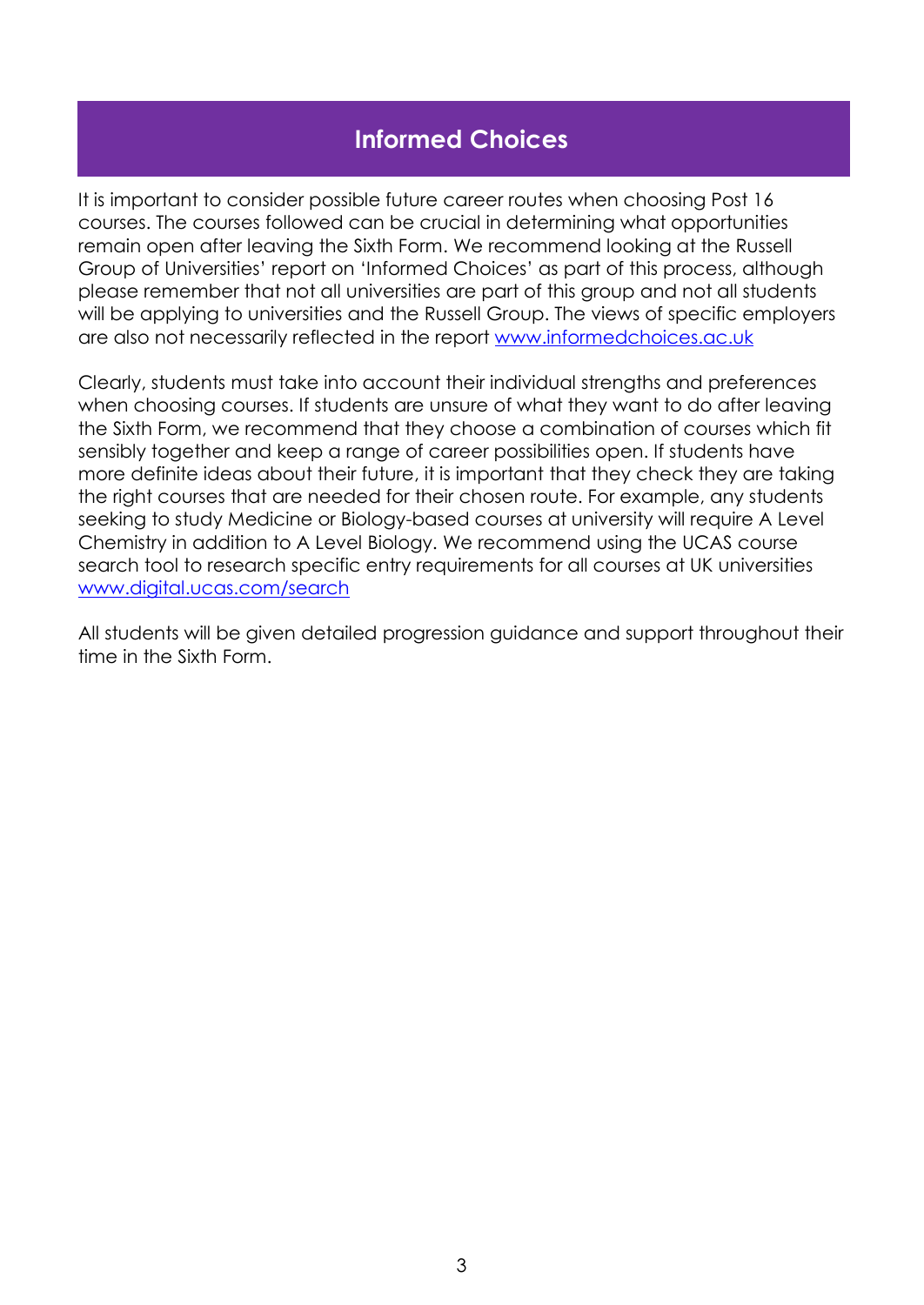# **APPLIED SCIENCE**

# **ART AND DESIGN**

If you like a practical and hands-on approach to learning and assessment, and want the opportunity to develop a range of well-regarded specialist skills that will prepare you for the world of work and/or continued scientific study at a higher level, then this could be what you are looking for.

In Year 12, students study a range of scientific principles as well as developing their scientific skills within the laboratory. Students will have lessons covering aspects of biology, chemistry and physics, which are integral to the way the world works. The learning from these lessons will be assessed through three 40 minute external exams. Additionally students will learn by carrying out their own research and investigations in the laboratory. They will write up their findings and these will be internally assessed.

The focus in Year 13 is on improving investigative skills with lots of practical work over five topic areas, the assessment of this takes place through a 3 hour practical session leading onto a 90minute externally assessed exam. Approximately one third of the Year 13 course is dedicated to the study and production of internally assessed assignments on tasks set within the topic of the physiology of human body systems.

The UK is currently regarded as a world leader in sectors including energy, space, low carbon technology, pharmaceuticals, utilities, automotive design, agri-food and bio-sciences. The Applied Science course offers both a window into these industries and scope for working in related fields in the future.

### **What are the required personal attributes?**

 Managing ongoing deadlines requires a wellorganised and mature approach to independent study

# **What are the course entry requirements?**

2 Science GCSEs at grade 5

# **Where can it take me?**

Students are very well prepared for further study on a variety of courses as this qualification is equivalent to an A Level and is recognised in higher education admission requirements. Alternatively students are well prepared for work, not least with one of the many local or national science or engineering employers. Many of these employers provide the opportunity to gain degree apprenticeships whilst working. In 2019 all Applied Science students were successful in achieving Merit to Distinction\* grades and this enabled them to follow their chosen study and career paths. At the time of writing this included university courses in Teacher training, Business Management, Engineering, and Sport, and an apprenticeship in signalling with Network Rail to name a few. In the past this has also included helping students secure places on nursing and midwifery courses.

**Further Details: Mr S Bailey**

This course allows students to explore media, materials and creativity by developing a whole range of skills and techniques including drawing, painting, printmaking, sculpture, photography and collage.

First year Art starts with an induction period which aims to develop student's skills from GCSE; it's an opportunity to try out a whole range of techniques and processes with the freedom to experiment and develop. The course is taught using broad themes and through workshop- style lessons allowing students to develop their own style whilst learning new skills. After Christmas, students focus on a carefully selected personal line of enquiry which they develop into their main project that runs into the second year of the course. Students will have a controlled assessment at the end of the first year which is internally assessed.

Second year Art is a chance to progress and develop their chosen line of enquiry in new and exciting directions, this element of the course aims to develop the student's style further, placing greater emphasis on independence and material exploration. Students write an accompanying personal study which is an opportunity to delve deeper into their chosen genre and field of interest, this stands alongside their practical work and is worth 12% of the overall grade. The personal study, paired with the main practical project, is worth 60% of the overall A-level.

The other 40% is the externally set assignment which is done from Feb in the second year. Students have 10 weeks to put together a project based on the theme set by the exam board, this ends with the production of a final piece in 15 hours.

# **What are the required personal attributes?**

- A genuine interest in exploring different artistic techniques and trying new approaches
- The ability to explain and evaluate your own work and that of other artists
- Independence and self-discipline to manage longer project deadlines

# **What are the course entry requirements?**

Grade 5 in GCSE Art

# **Where can it take me?**

Creative people are attractive to employers. The ability to think creatively, work independently and communicate thoughts and ideas fluently are all excellent skills to possess. Many dedicated art students progress onto a Foundation course before progressing further to an Art and Design related degree. Fulford has many past students who are now pursuing successful careers in the creative sector, locally, nationally and internationally. To date these include courses in Architecture, interior design, fashion, graphic design, animatronics, animation, theatre, costume, jewellery, car design, book illustration and art history. Former students are also employed as artists and illustrators and are involved in free-lance art and design teaching and research.

**Further Details: Mr T Rigg**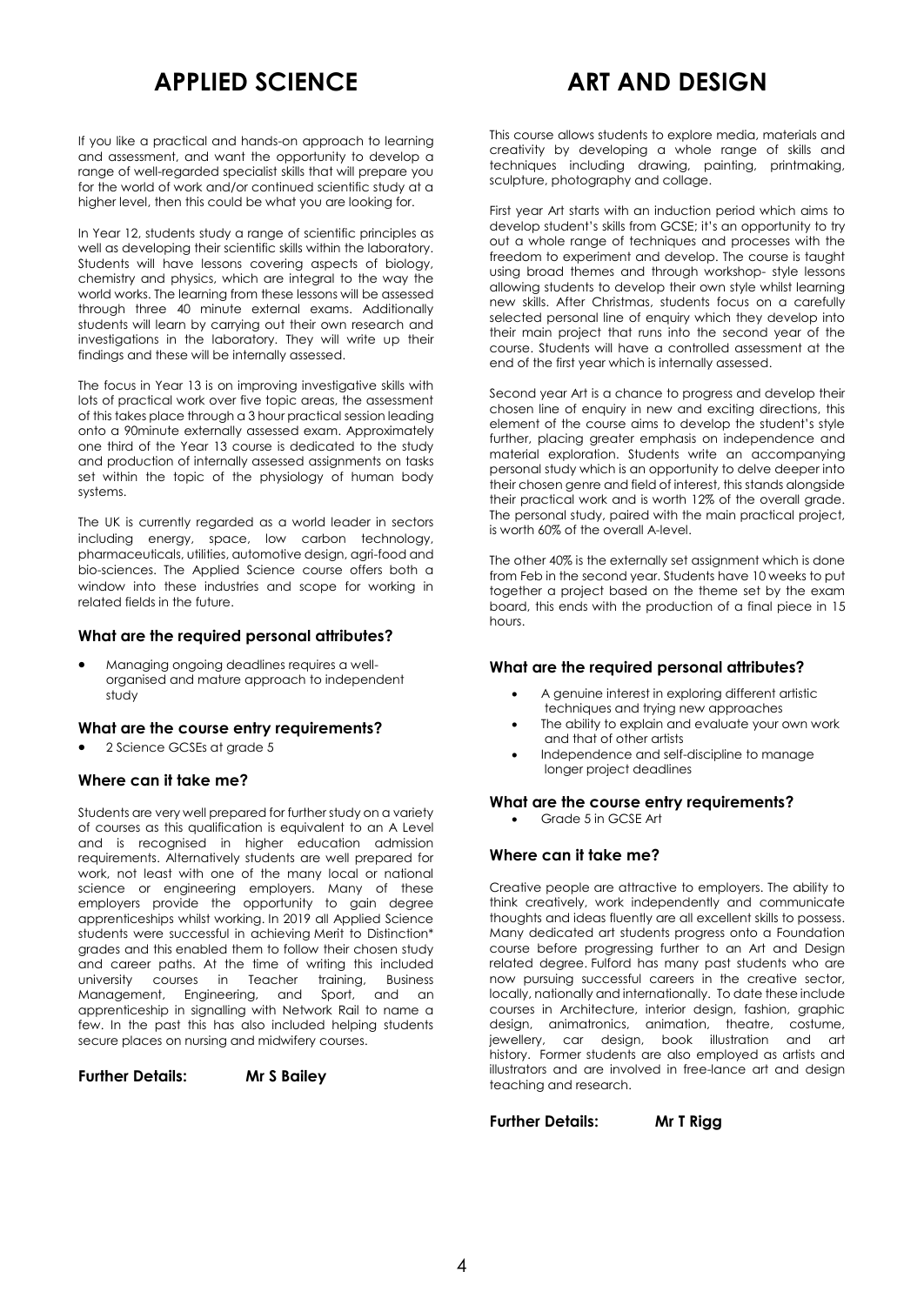# **BIOLOGY**

This course provides a background in a breadth of biological topics, expanding upon many areas from GCSE, whilst also introducing exciting new topics such as gene technologies. Topics covered include: cell structure, biochemistry, physiology of plants and animals, genetics, ecology, taxonomy, statistics and evolutionary biology. Twelve required practicals must be carried out by all students taking this course, with written exams assessing the practical skills developed during these. The course also provides the opportunity to study a variety of ecosystems on a residential field trip; practical work is at the heart of biology and this compulsory aspect of the course provides first-hand experience of working in the 'field'.

Biology is the ultimate critical thinking subject. You will need to both think about and learn a large body of knowledge. In order to do so you will need to have good organisational skills and show great resilience. Many students say that curiosity is one of the most useful attributes in biology and most students like the way you get to work things out from proper evidence.

# **What are the required personal attributes?**

- A desire to develop an understanding of scientific methods and to use an investigative approach
- A capacity to apply accumulated knowledge, including mathematical skills, to unfamiliar situations and problems
- The ability to question, explain, analyse and evaluate
- A willingness and ability to work in small groups and the confidence to undertake individual work

# **What are the course entry requirements?**

- Grade 6 in GCSE Biology or GCSE Combined Science
- Grade 6 in GCSE Maths

# **Where can it take me?**

Biology is never far from the headlines and today's scientists need to apply their knowledge in solving technical problems. At the same time they need to be aware of the ethical and social implications of their activities.

This course is used as an indicator of analytical skill and will give you a good basis for many careers in Science and Technology. A-Level Biology is a prerequisite for medicine and veterinary science and the growing world of biotechnology and pharmacology.

**Further Details: Ms E Hickson**

# **BUSINESS**

The course closely reflects the ever changing and complex environment in which businesses now operate. A major focus centres on the implementation of different functional strategies that enable businesses to be successful in the marketplace. It also gives students the opportunity to gain a critical perspective of business behaviour through the study of topics such as corporate social responsibility and business ethics and values. Students will gain both important practical business skills used in the world of work as well as theoretical knowledge, using business models, theories and techniques to support the analysis of current business issues.

The course is holistic and covers the inter-related nature of business. Topics such as digital technology, globalisation and the development of new international markets are covered, emphasising the increasing importance of these developments on the business world. Both small and large scale UK focused organisations and global multinationals are studied allowing an appreciation to be gained of the different responses used by companies to gain a competitive advantage in the modern business world.

# **What are the required personal attributes?**

- The ability to discuss and evaluate concepts and debate contemporary business issues
- The ability to work independently and work with others

# **What are the course entry requirements?**

- Grade 5 in GCSE Maths and English
- Grade 6 in GCSE Business or BTEC Tech in Enterprise Distinction if studied

# **Where can it take me?**

Students completing the Business course have achieved great success and have gone on to study a variety of courses at universities such as Newcastle, Manchester and Leeds. Studying Business helps students to progress onto a diverse range of careers including law, accounting, marketing and human resources.

**Further Details: Mr G Maloy**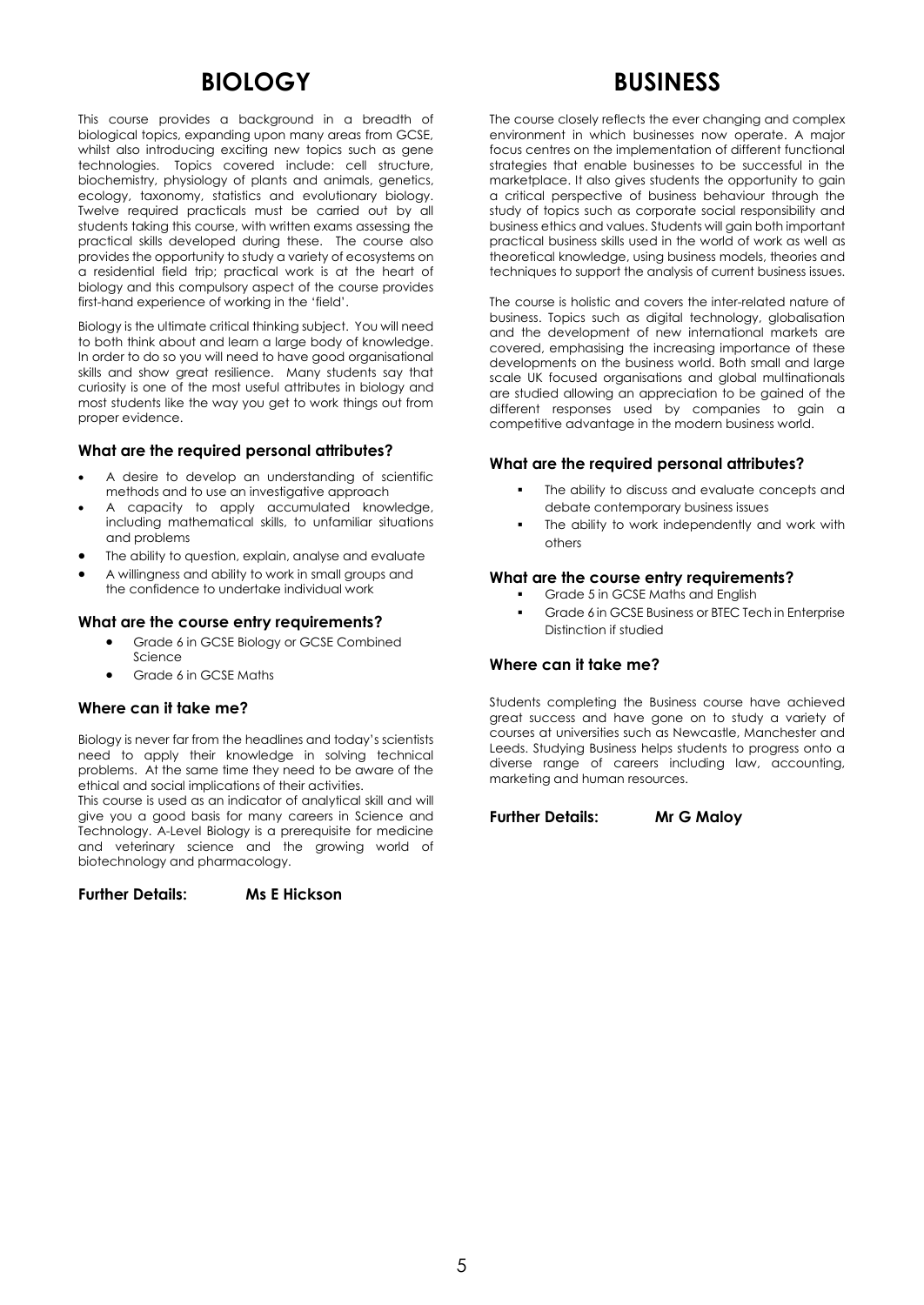# **CHEMISTRY**

The course expands many of the ideas touched upon at GCSE whilst also developing entirely new areas (such as the design and synthesis of medicinal drugs or techniques for forensic analysis). Topics covered include: atomic structure, bonding and periodicity; foundation physical and inorganic chemistry; an introduction to organic chemistry; further physical and inorganic chemistry; thermodynamics and further inorganic chemistry.

The course is ideal for those who are curious about the underlying principles that govern life and the world about them. It will help develop a more detailed understanding of the principles of the subject and how these apply in numerous related contexts.

### **What are the required personal attributes?**

- An ability to follow a logical, reasoned sequence of ideas
- A capacity to apply accumulated knowledge, including mathematical skills, to unfamiliar situations and problems
- An ability to collect and analyse data to form reasoned conclusions
- An ability to apply practical techniques to a wide range of practical tasks
- A willingness to work in small groups and the confidence to undertake individual work

### **What are the course entry requirements?**

- Grade 6 in GCSE Chemistry or GCSE Combined Science
- Grade 6 in GCSE Maths

### **Where can it take me?**

A-Level Chemistry is a requirement for a great variety of courses studied at university and gives the opportunity to gain an A-Level that commands respect in the work place. It is an essential university requirement for all Medicine degrees and many Biology related subjects. It also facilitates entry to careers in engineering, environmental science, forensics, pharmacy and biotechnology.

**Further Details: Mr T Norwood**

# **COMPUTER SCIENCE**

Computer Science is perfect for students of any gender who want to learn how to create solutions or confidently solve problems with code. It provides a fascinating insight into how the technology works that powers modern business and it is an exciting gateway to a career in science, technology, engineering, art or maths.

The course allows you to gain a detailed understanding of computer hardware, software design & development, data structures and algorithms as well as the legal, moral, cultural and ethical issues related to contemporary developments in technology. You will be stretched and supported as you creatively apply computational thinking and programming techniques to implement algorithms and solve practical problems with code. Computer Science is assessed with a 2hr 30min written paper on Computer Systems (40%), a 2hr 30min written paper on Algorithms and Programming (40%) and a Programming Project (20%).

### **What are the required personal attributes?**

- An interest in using your initiative to solve problems with logic and creativity
- An interest in designing, creating and testing your own software

#### **What are the course entry requirements?**

- A Grade 5.5 average across GCSE Computer Science and Maths
- Where Computer Science has not been studied, a Grade 6 in GCSE Maths is required

# **Where can it take me?**

Computer Science facilitates further study or employment in Cyber Security, Physics, Chemistry, Mathematics, Bio-Engineering, Medicine, Robotics, Telecoms, Entertainment, Security and Finance. The demand for competent and confident computer scientists is set to increase as all fields of research and employment increasingly rely on the processing of ever-growing volumes of data. There are employment opportunities locally, nationally and internationally for computer scientists directly after A levels but earning potential is usually greater for those who choose to further their studies with a degree in Science, Technology, Engineering, Maths or Computer Science.

**Further Details: Mr P Dring**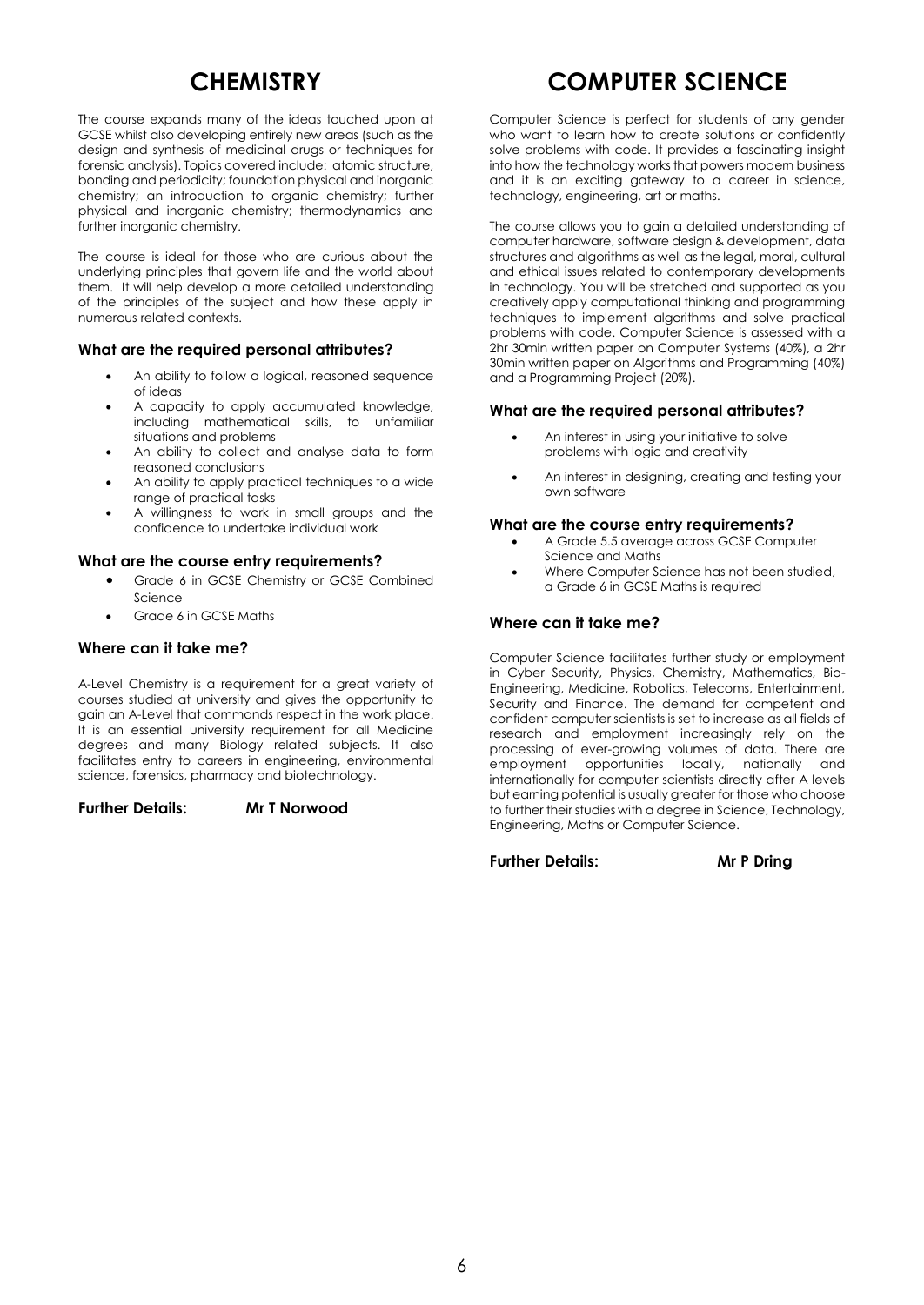# **DESIGN TECHNOLOGY PRODUCT DESIGN**

This course is for students who have a genuine interest in designing and making products, giving you the practical skills, theoretical knowledge and confidence to succeed in the creative industries.

Students are encouraged to investigate historical, social, cultural, environmental and economical influences on design, whilst enjoying opportunities to design and produce unique products. Students will extend their knowledge and the practical application of a wide range of materials, components and relevant manufacturing processes. The coursework project will test investigation, design and make, analysis and evaluative skills and resilience in creating innovative project proposals.

The split between coursework and exams is 50%.

# **What are the required personal attributes?**

- An interest in design, and the world around us
- Enjoyment of the practical aspects of the subject and a desire to build on skills that you already have whether that be in modelling materials, or wood, metal, and plastics.
- An ability to communicate ideas through sketching, and using ICT.

### **What are the course entry requirements?**

Grade 5 in a Design Technology subject at GCSE

### **Where can it take me?**

Product design links with numerous design fields associated with the creative industries and more specialist areas including engineering and architecture. It also provides students with transferrable skills and knowledge related to the business and manufacturing sides of the design industry. The technical aspects also enable students to have an advantage in the understanding of production if they elect to follow an apprenticeship. Career opportunities in this field and rapidly expanding and offer a diverse range of careers.

**Further Details: Mr D Allen**

# **DESIGN TECHNOLOGY FASHION AND TEXTILES**

This is an exciting course which will appeal to those that have a serious interest in fashion and textiles. Students will gain a real understanding of what it means to be a designer. Coursework involves an in depth project, working to a design brief set by the students. The course is underpinned by creative, thought provoking practical skills and theoretical knowledge. Students investigate designers and the history of fashion, industrial manufacturing processes, fabric manipulation, construction techniques and the development of design work through drawing and CAD (including fashion illustration). Students investigate smart and modern materials, the properties of fabrics and current trends in the textiles market.

Research is carried out through a London visit to the V&A and a variety of media including product analysis, site visits, guest speakers, data collection, specialist magazines, books and digital photography.

The split between coursework and exams is 50%.

# **What are the required personal attributes?**

- An interest in developing new and existing skills
- A readiness to engage in wider reading and background study
- The ability to analyse, question and problem solve.
- A commitment to putting in the time required to produce good quality work
- An open approach to advice and ability to respond to feedback

### **What are the course entry requirements?**

Grade 5 in a Design Technology or Art at GCSE

# **Where can it take me?**

This is an ideal subject to study alongside Business Studies, Art or Science. Courses available at degree level include Fashion Design, Fashion Promotion, Fashion Marketing, Fashion with Business, Performance Sportswear design, Millinery, Knitwear, Embroidery, Woven Textiles and Printed Textiles. Career opportunities include work in design studios producing knitwear, woven or printed textile design, buying and merchandising for large companies and department stores, interior styling and working freelance. Careers in this field can lead to work or business abroad.

**Further Details: Mrs R Butler**

**Mrs R Donaldson**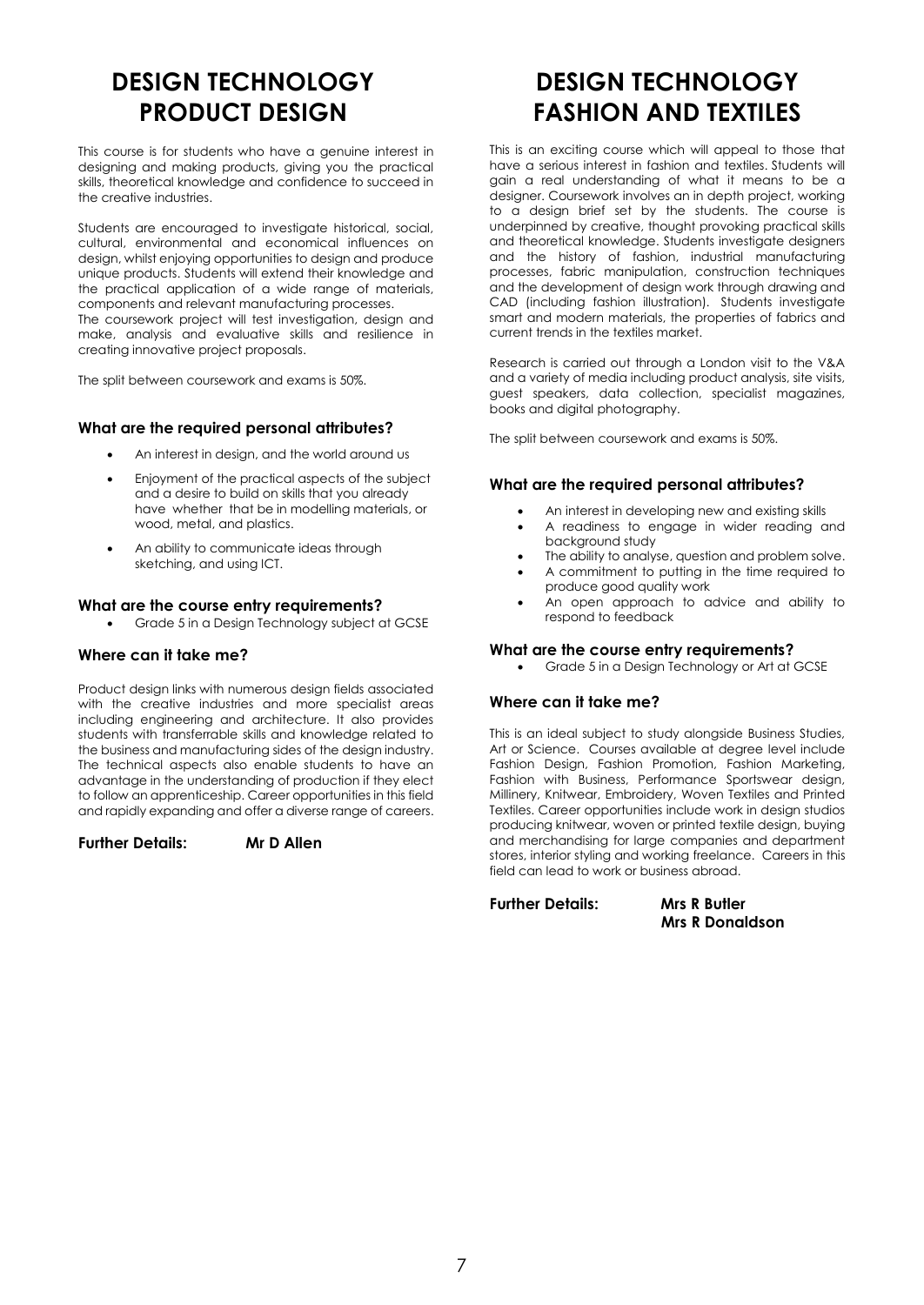# **DRAMA & THEATRE STUDIES**

The course is a stimulating mix of practical and academic study. This course includes devised and scripted performance, the study of set plays and theatre practitioners, such as Brecht or Berkoff, and the analysis and review of productions. We also study the work of theatre companies such as Kneehigh and DV8.

Students will study a number of plays, from an actor, director and designer's point of view, testing their ideas in practice and through group work as well as working on written analysis. Theatre visits are an important part of the course and the productions students see will be analysed, discussed and inform their own work. During the course, students will develop their skills in working with others in situations that require negotiation and self-awareness. They will develop their ability to evaluate their own work objectively and important skills to do with managing time and working creatively within a team.

60% is assessed through non-exam assessment (performance, reflective log and working notebook), with the remaining 40% is assessed through a written exam

#### **What are the required personal attributes?**

- A love of theatre
- The desire to explore, analyse and evaluate drama texts and performances
- A willingness to work with others and independently, in a creative, challenging way
- The desire to develop performance skills

#### **What are the course entry requirements?**

- Grade 5 in GCSE Drama and English
- If Drama has not been studied at GCSE you must have previous involvement in drama productions (either through school or other organisations)

#### **Where can it take me?**

Drama and Theatre Studies students go on to a variety of Higher Education courses, including, but not limited to: Drama, Education, Science, Social Studies, and a variety of courses within the arts. Others choose to train for professional careers in acting, directing and other types of performance. Future careers aided by the study of the subject include acting, directing, lighting, sound and stage management, teaching, arts administration, politics, drama therapy, social work, psychoanalysis, law, and journalism to name a few.

# **Further Details: Mrs C Windrum**

# **ECONOMICS**

The Economics course is designed to inspire student interest in making links to modern life and the world around us.. Students will be encouraged to think as economists so they are able to achieve a greater understanding of what they see in the news and the world around them. They will also be expected to foster an appreciation of economic concepts and develop a critical consideration of their value and limitations in explaining real world phenomena. The course is split into two main areas:-

- Microeconomics how markets function to allocate scarce resources through demand and supply and what happens when markets fail. Government policies to solve imperfections in the market system will also be assessed. For example, should the UK government intervene in housing where a significant proportion of individuals, especially the younger generation, have been priced out of the market? If so, what should they do to ensure the market is working more effectively and what would be the side effects of policies such as rental caps and limitations on house ownership on the market?
- Macroeconomics investigates both UK and overseas economies and how governments attempt to effectively 'macro' manage. Recent topics such as the global financial crisis and the withdrawal of the UK from the EU will be investigated. Other topics covered include the effects of globalisation and trade on economies, particularly in the developing world.

# **What are the required personal attributes?**

- An enquiring, critical and thoughtful outlook
- An interest in problem solving, including the use of maths An ability to work independently and with others

# **What are the course entry requirements?**

- Grade 6 in GCSE Maths
- Grade 5 in GCSE English

# **Where can it take me?**

Students go on to study Economics and related disciplines such as Accounting, Management and Marketing at university. It can lead to careers in economics, business, marketing, finance and accounting, human resources and public relations.

**Further Details: Mr G Maloy**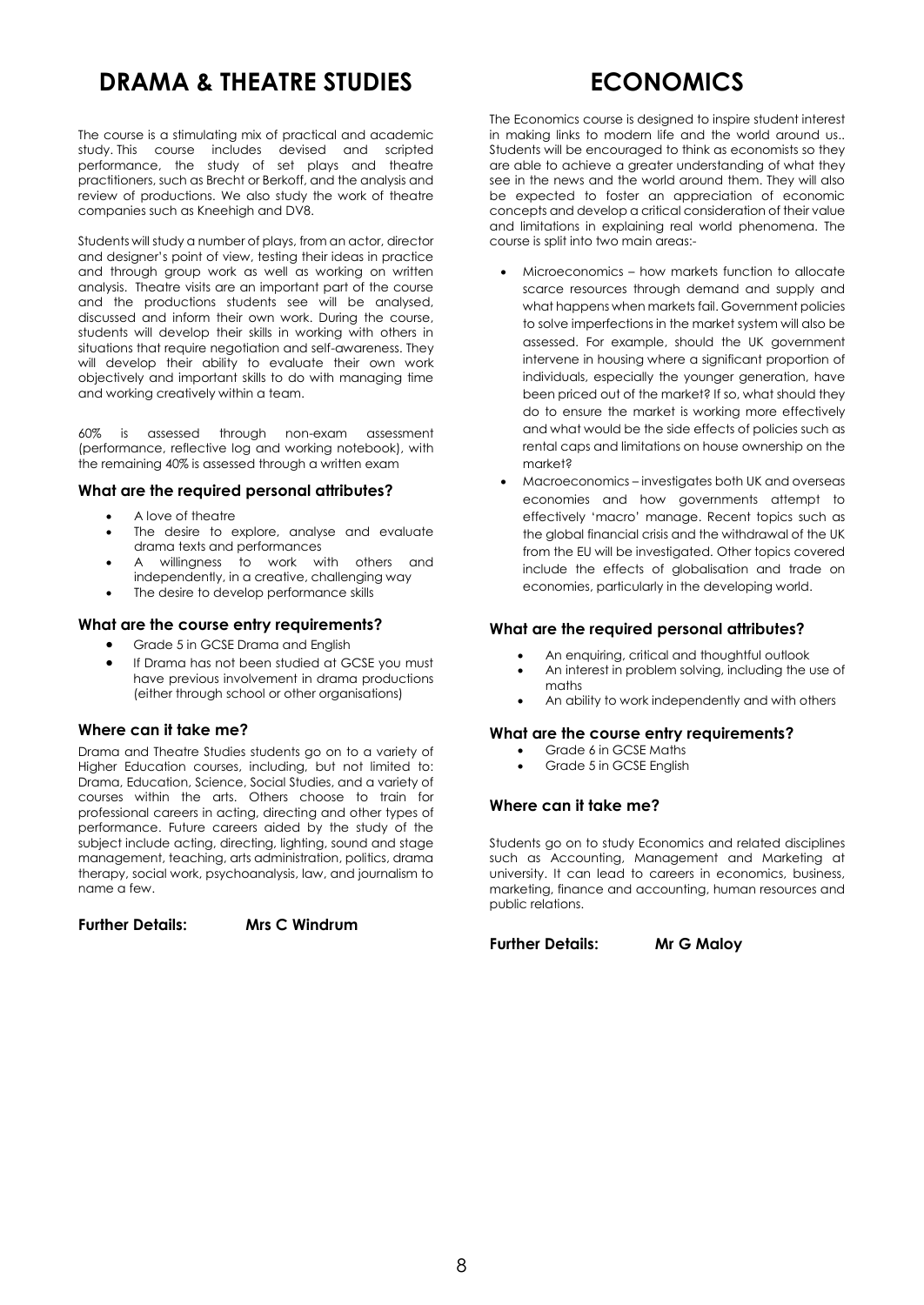# **ENGLISH LANGUAGE**

The course combines both critical analysis of a wide range of engaging texts and an element of creative writing. Students are encouraged to analyse language and to debate the issues surrounding it. Students will study aspects of language as diverse as phonetics, graphology, language change, varieties of English and child language acquisition. Students will study a wide range of texts, from the earliest written texts to the most modern multimodal and interactive texts, in order to develop a sense of how language can change over time.

Students taking English Language will develop their skills of analysis, using key linguistic terminology to build a critical understanding of language and how it is used. Students will develop an awareness of context and how this helps to shape meaning, exploring connections across texts. In addition, students will develop creativity in their use of language, enhancing their writing skills.

The course is assessed mainly through examinations but there is also a coursework element worth 20% of the final award.

# **What are the required personal attributes?**

- An interest in language usage and the way language works
- The ability to analyse, discuss and question
- A willingness to work with others and contribute in discussions
- A readiness to engage in wider reading and background study
- An interest in completing independent research

# **What are the course entry requirement?**

Grade 6 in GCSE English Language

# **Where can it take me?**

The course forms a basis for further specialist study at degree level. It is good preparation for anyone interested in journalism, law and the media. It provides valuable skills of analysis and expression that are valued in higher education and the work place, including law, journalism and the media.

**Further Details: Miss N Ingham**

# **ENGLISH LITERATURE**

The aim of this course is to develop students' reading and writing skills by studying a wide range of literary texts, incorporating prose, poetry and drama.

Our approach places a strong focus upon genre. Specifically, we study the genres of Tragedy and Political and Social protest writing, exploring how aspects of this genre are evident in a variety of texts. Throughout the course, students study a range of key texts in the canon of English literature, including 'Othello' by William Shakespeare, 'Death of a Salesman' by Arthur Miller, 'A Doll's House' by Henrik Ibsen, 'Harvest' by Jim Crace and a range of poetry by John Keats and William Blake.

The course encourages students to develop coherence and accuracy of their written expression, to analyse meaning in literary texts and to explore connections between texts. Furthermore, students will develop their understanding of the significance of context on a text and consider different interpretations, in particular, in considering critical responses.

The course is assessed mainly through examinations but there is also a coursework element worth 20% of the final award.

# **What are the required personal attributes?**

- A love of literature and an enjoyment of reading widely
- The ability to analyse, discuss and question
- A willingness to work with others and contribute in discussions
- A readiness to engage in wider reading and background study
- An interest in completing independent research

# **What are the course entry requirements?**

Grade 6 in GCSE English Literature

# **Where can it take me?**

The syllabus is designed to encourage wide reading and advanced research within the whole field of literary studies. It offers a programme of study that will be rewarding and enjoyable in its own right, and forms a basis for further specialist study at degree level. As a degree it is an excellent basis for studying law, journalism and the media.

**Further Details: Miss N Ingham**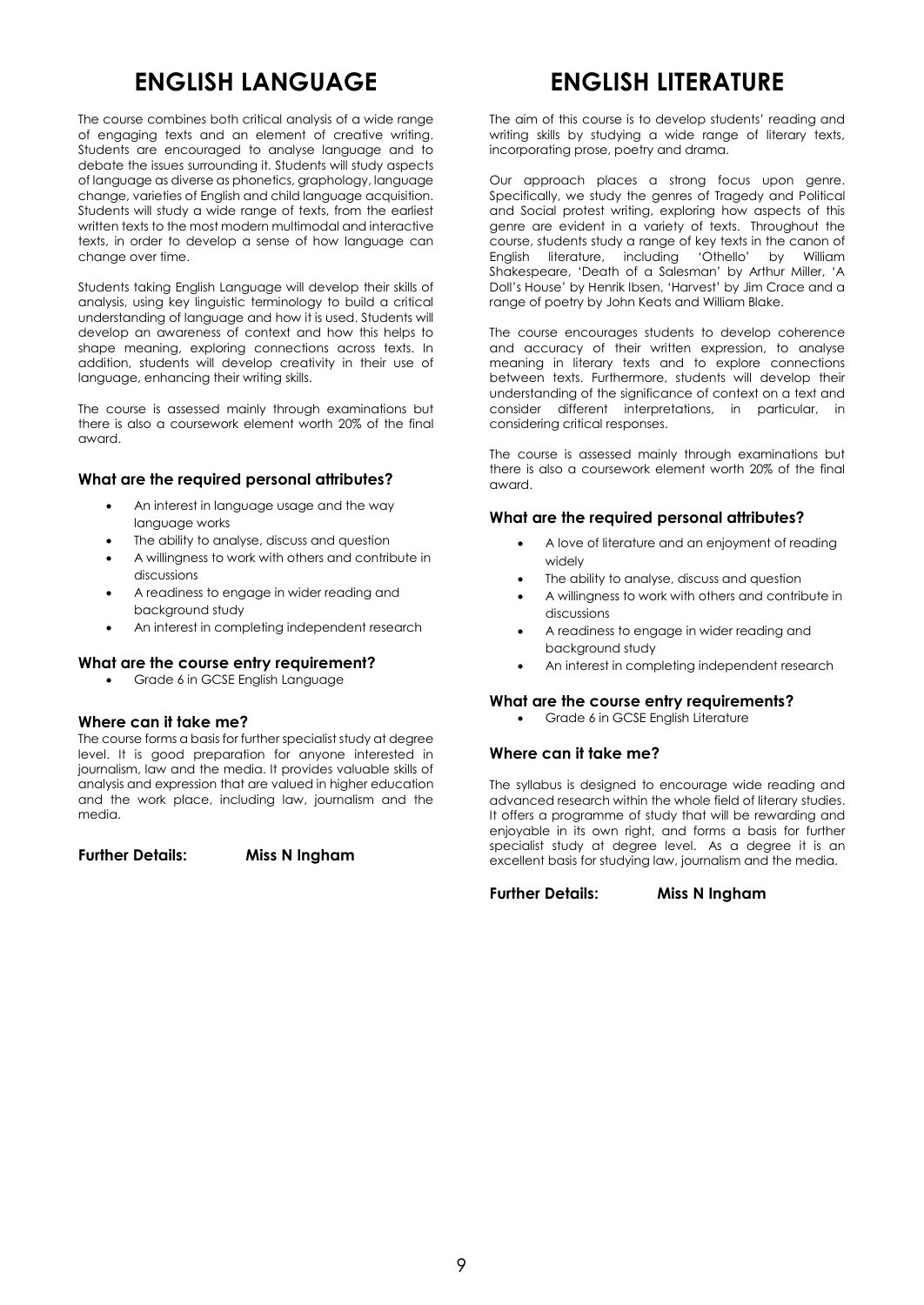# **FORENSIC AND CRIMINAL INVESTIGATION**

This exciting offering is equivalent in size to two A levels. It is intended for students wanting to continue their education through applied learning, who aim to progress to higher education and ultimately to employment.

This qualification enables students to acquire substantial cross-sector scientific knowledge and practical scientific skills, as well as forensic evidence collection and analysis skills, an appreciation of the application of psychology in forensic profiling and an understanding of the criminal justice system. There are six mandatory units, covering the following areas: principles and applications of science. practical scientific procedures and techniques, science investigation skills, forensic investigation procedures in practice, applications of criminology, criminal investigation procedures in practice.

The course is assessed by both external exams and internally assessed assignments.

### **What are the required personal attributes?**

 A well-organised and mature approach to independent study and the ability to meet deadlines

### **What are the course entry requirements?**

2 Science GCSEs at Grade 5

# **Where can it take me?**

The forensic and criminology sector is diverse and wideranging including forensic science, forensic and criminal psychology and forensic criminology. There is a wide range of occupations for graduate entry including forensic laboratories, the police force and the probation service. This qualification can lead to study of:

● Forensic science degree courses if taken alongside **Chemistry** 

- Psychology degree courses if taken alongside Psychology
- Criminology degree courses if taken alongside Sociology

#### **Further Details: Mr S Bailey**

# **FRENCH**

It is our aim to help students to converse in French and to understand written and spoken French from a wide range of sources and media, including the internet, articles, television and radio. We want to foster first hand contact with the people and culture of French speaking countries and thus organise visits to plays, films and lectures. As it is imperative for those wishing to study a language to have some contact with the target language country, clearly an exchange or visit to France is of great benefit and highly recommended.

The course has been designed to give students a profound understanding of French. Not only will they develop their grammar and vocabulary but also their understanding of how people live and use language on a day-to-day basis, with a focus on how French society has been shaped, socially and culturally, and how it continues to change. Key topics are social issues and trends, aspects of Frenchspeaking society, artistic culture and aspects of political life in the French-speaking world. Additionally, students will have the opportunity to study literary texts and films in the target language in order to broaden their cultural knowledge and understanding.

The course is assessed by examinations in listening, speaking, reading and writing.

#### **What are the required personal attributes?**

- A desire to find out about the world around us and current affairs
- An interest in the structure of languages
- The readiness to participate in class discussion in French, regardless of language limitations

#### **What are the course entry requirements?**

Grade 6 in GCSE French

#### **Where can it take me?**

French A Level is not just for those students thinking of studying French at university. In an increasingly global economy, being able to communicate in a foreign language is a highly valued skill. French is integral to or works well with a wide number of university courses and subsequent careers including international business, computing, medicine, travel and tourism, law, banking, accountancy, journalism, linguistics and education. In any career where there is a need to communicate, the skills developed will be of use. Furthermore A Level French can lead to spending part of a non-language based degree at a university in France or a French speaking country.

**Further Details: Mr A Kennedy**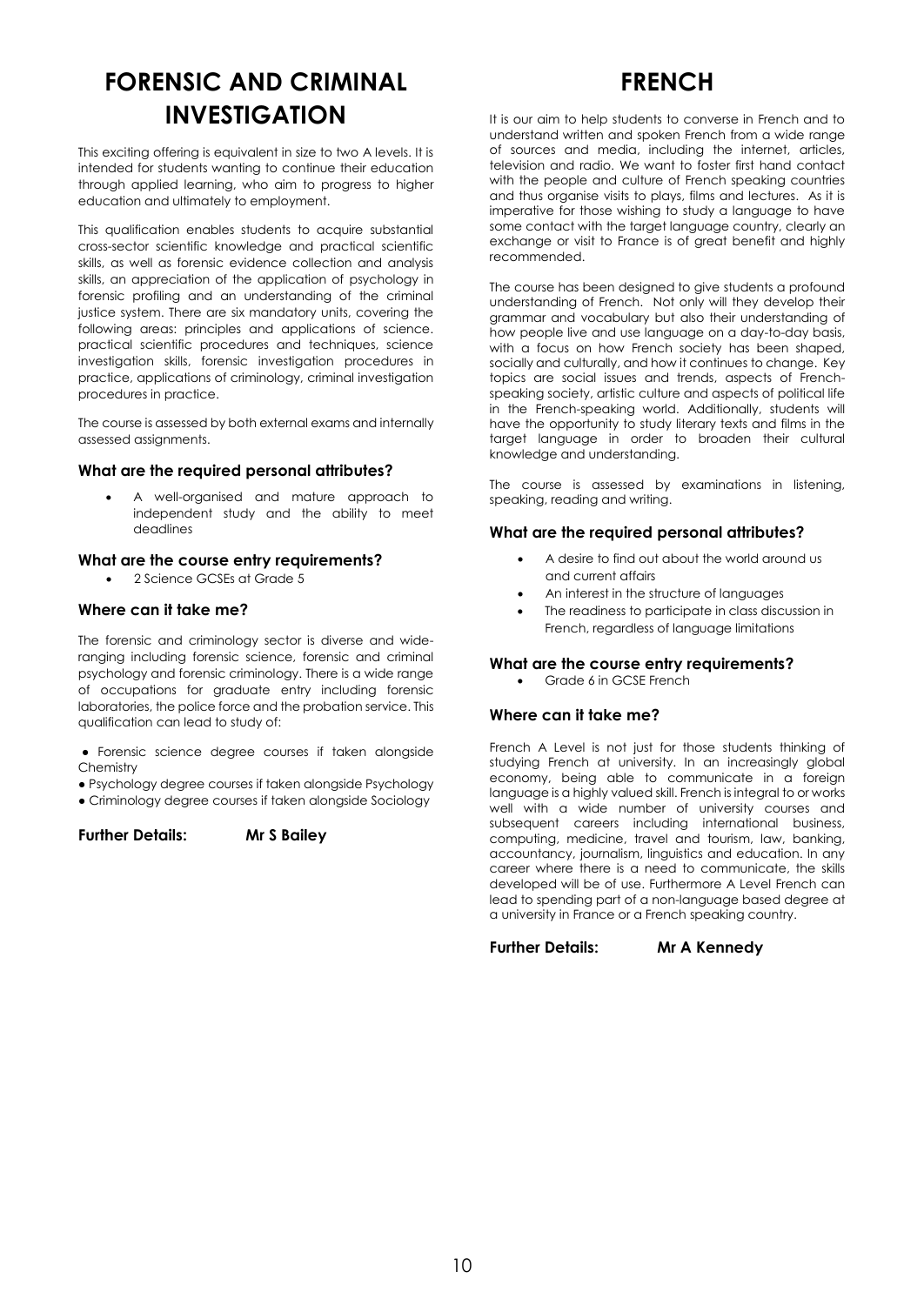# **GEOGRAPHY**

This exciting course covers contemporary geographical events which students will be able to relate to the everyday world. The subject is delivered through engaging lessons covering human and physical aspects of Geography.

In the first year of teaching, students will study the Physical Geography topic of Water and Carbon to investigate how these fascinating natural systems operate. The Human Geography topics are Contemporary Urban Environments and Changing Places, where they will discover the intriguing impacts of social, economic and environmental changes in urban areas in different parts of the world. The course is likely to involve a residential fieldtrip to the Blencathra Centre in the Lake District to gain first-hand experience of geographical concepts.

In the second year of teaching, the Physical Geography course will enable students to explore the dynamic processes that happen at the coast. They will also investigate the hazards of earthquakes, volcanoes and storms. In the Human Geography part of the course students will investigate the incredible impacts of globalisation and how the fragile environment of Antarctica is being managed.

Students are expected to complete a coursework project, worth 20% of the overall grade.

# **What are the required personal attributes?**

- A desire to find out more about the world in which we live
- A willingness to research from a variety of sources to supplement the course notes
- The ability to observe, analyse, explain, and evaluate
- The skills needed to present and process data in order to recognise trends

#### **What are the course entry requirements?**

Grade 6 in GCSE Geography

#### **Where can it take me?**

Geography facilitates a wide variety of career opportunities as it has such a varied content and skills base. Geography can lead students to specialist careers in areas such as hydrology, meteorology or planning. Other key areas of employment include leisure and tourism, sustainability, environmental management, IT, finance, transport and education.

**Further Details: Mr P Hickling** 

# **HISTORY**

This qualification has been designed to help students understand the significance of historical events, the role of individuals in history and the nature of change over time.

All periods of history embrace both continuity and change. Tudor England was no exception to this rule and this forms the study of the first unit. Three changes above all would have surprised any English man or woman alive in 1485; firstly, the disappearance of the Catholic Church; secondly, England became a major player on the World stage and thirdly, England became a much more stable and orderly society. In addition to these major changes, the monarchy, which had changed hands by force on no fewer than five occasions during the fifteenth century, recovered its power under the Tudors.

The second unit explores the changes and continuity brought about by the Russian Revolution of 1917. We will study the causes of the Revolution in 1917 and how the Bolsheviks established power under Lenin and Stalin. In this period, Russia changed politically from the Tsarist to the Communist system. There are obvious differences but also some similarities in style. Economically Russia suffered great hardship in both World Wars, famine and a drive to catch up with the West. These political and social changes had a huge impact on the people of Russia.

### **What are the required personal attributes?**

- The ability to question, explain, analyse and evaluate
- A desire to investigate by reading and researching a variety of sources
- An ability to communicate ideas and take part in discussions

#### **What are the course entry requirements?**

Grade 6 in GCSE History

# **Where can it take me?**

History facilitates a wide variety of career opportunities. It is excellent preparation for anyone interested in law, journalism, social studies and politics as well as the further study of History. It provides valuable skills of expression and analysis that are valued in Higher Education and the workplace. History graduates have gone on to work in a variety of fields including, archaeology, museum/gallery curating, museum exhibition design, history teaching, archive work, tourism, costume design, library work, modelmaking, auctioneering, stonemasonry, law, antique dealing, architecture, heritage work, conservation, historical research, genealogy, anthropology, politics, journalism, management consultancy and market research.

**Further Details: Miss T Bowen**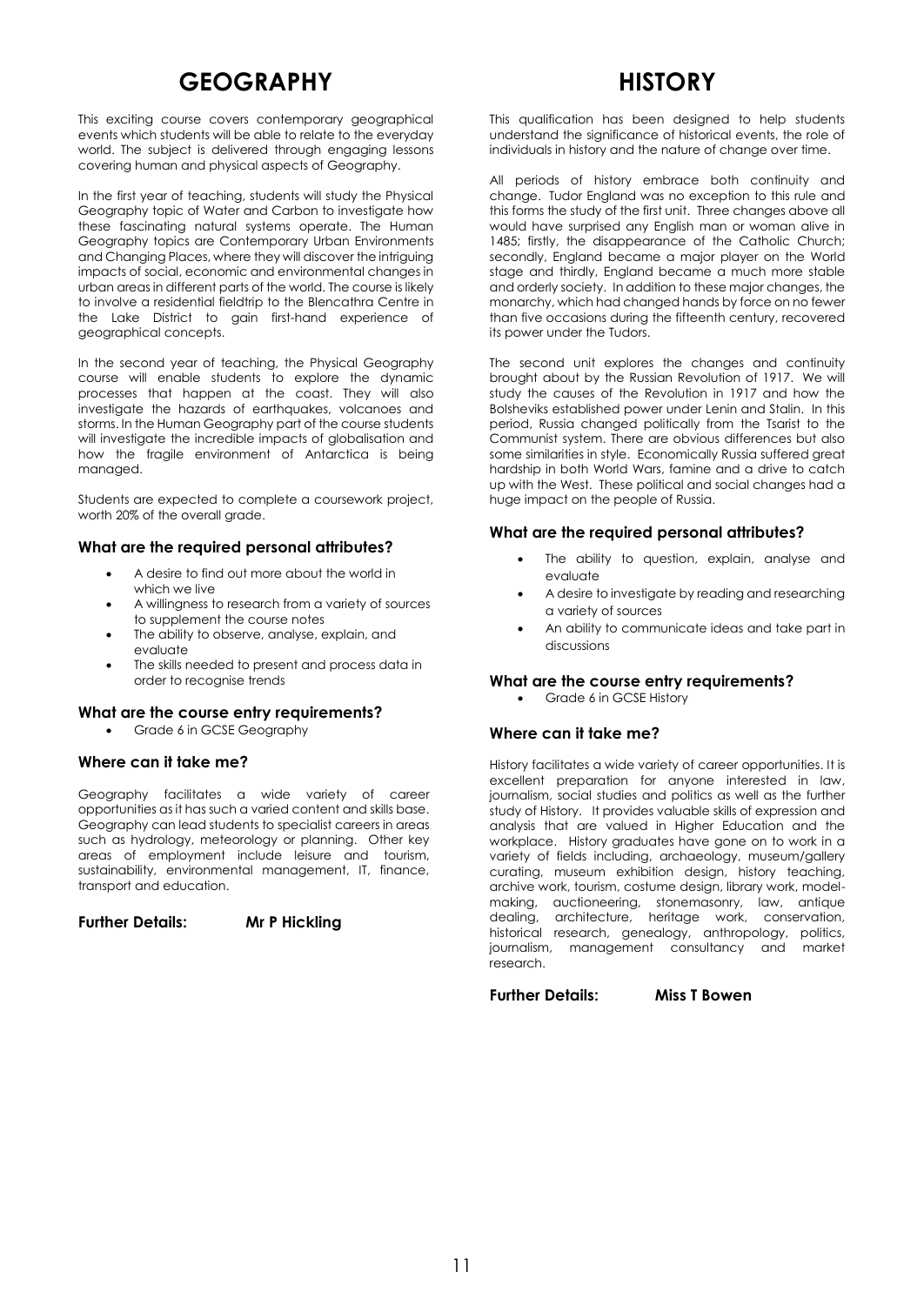# **MATHEMATICS**

The first year comprises an introduction to the mixed curriculum of Pure and Applied units. These same Pure and Applied units are then built upon and extended in the second year. In both years, the Applied units cover elements of Statistics and Mechanics.

Pure Mathematics – If students enjoyed the challenge of problem-solving at GCSE then this course will appeal to them. Through Pure Mathematics, the course will extend students' knowledge of such topics such as algebra and trigonometry as well as introducing them to the exciting new field of calculus.

Students will learn how to analyse and summarise numerical data in order to arrive at informed conclusions in their study of Statistics .Students will extend their understanding of probability and be introduced to distribution functions. Many of the ideas students meet in the Statistics course have applications in subjects such as psychology, geography, biology and more.

In studying Mechanics, students will learn how to describe mathematically the motion of objects and how they respond to forces acting upon them. They will learn the technique of mathematical modelling; of turning a complicated physical problem into a simpler one that can be analysed and solved using mathematical methods. The ideas covered in the Mechanics elements of the course have applications in A Level Physics.

### **What are the course entry requirements?**

Grade 6 in GCSE Maths

# **Where can it take me?**

A Level Mathematics is a valuable qualification for both employers and universities. It facilitates a wide range of career opportunities in mathematics, science, technology, engineering, and beyond.

**Further Details: Mr M Holland**

# **FURTHER MATHEMATICS**

Further Mathematics is viewed by many universities as an important, if not essential, qualification for a wide range of mathematical, scientific and engineering courses. In addition to this, students who have studied Further Mathematics will find the transition to degree level courses in these fields much easier than those who have not.

Students wishing to take Further Mathematics will experience a far wider range of mathematical ideas than those studying for a single Mathematics qualification. Students are challenged to form a deeper understanding of the fundamental concepts of the subject.

In each of Years 12 and 13 students will study "Core Pure" mathematics, which consists of a mixture of topics covered to a lesser extent in A Level Mathematics and topics not covered in that course at all, such as complex numbers and matrices. In addition to this, students will study "Decision Mathematics", which is an exciting introduction to algorithms and graph theory, a branch of mathematics entirely unseen by students at this stage in their education. Decision Mathematics is a good complement to those wishing to take A Level Computing.

### **What are the course entry requirements?**

Grade 7 in GCSE Maths

# **Where can it take me?**

Further Mathematics is valuable as a supporting subject to many courses at A Level and degree level, including a wide range of career opportunities in mathematics, science, technology, engineering, and beyond. The skills acquired in Further Mathematics are widely used in areas as diverse as the animation of video games, the logistics and trends in retail and the algorithms behind search engines such as Google.

**Further Details: Mr M Holland**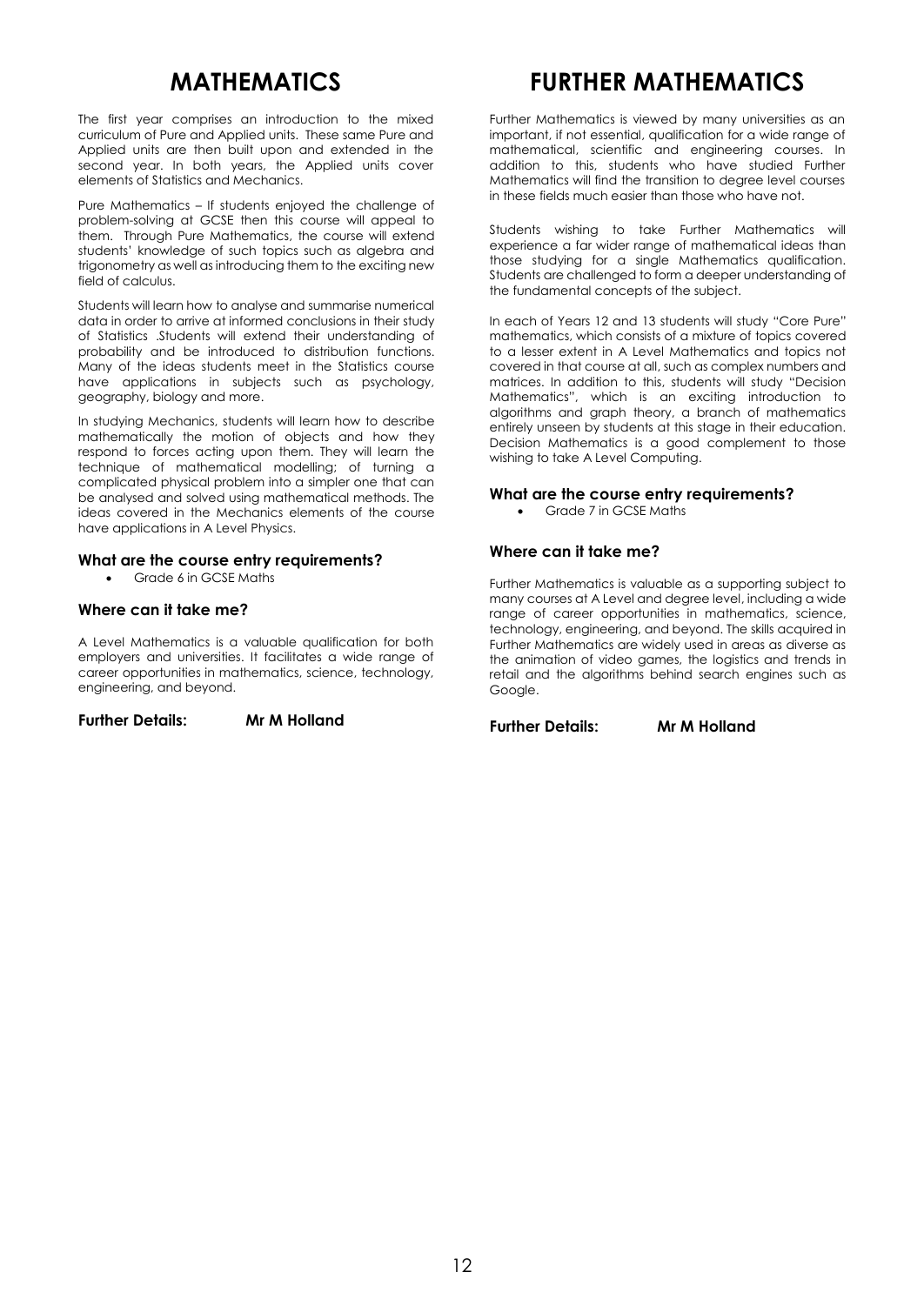# **MEDIA STUDIES**

The media play a central role in contemporary culture, society and politics. They shape our perceptions of the world through the representations, ideas and points of view they offer. The media have real relevance and importance in our lives today, providing us with ways to communicate, with forms of cultural expression and the ability to participate in key aspects of society. On this course, students will be offered the opportunity to develop a thorough and in depth understanding of these key issues, using a comprehensive theoretical framework and a variety of advanced theoretical approaches and theories to support critical exploration and reflection, analysis and debate.

The course we offer encompasses the study of various forms of media including print and audio-visual advertising, film, music video, newspapers, radio and video games. Students will be required to both analyse and to produce media texts. They will develop their knowledge of media language, representation, media industries and media contexts. Furthermore, they will independently produce a practical piece, enabling them to develop individual areas of interest within media.

Students taking Media Studies will develop their skills of enquiry, critical thinking, decision-making and analysis. They will also develop practical skills through creative media production.

The course is assessed through three components: two examinations and a production unit worth 30% of the final award.

### **What are the required personal attributes?**

- The ability to analyse, discuss and question
- A willingness to work with others and contribute in discussions
- A readiness to engage in wider reading and background study, including current events
- Ability to complete independent creative work

#### **What are the course entry requirements?**

Grade 5 in English Language and Literature

# **Where can it take me?**

The course forms excellent preparation for further specialist study at degree level, for students who wish to pursue the theoretical or creative study of media of film. Further careers in Media Studies can include: journalism, production, graphic design, web design, media and copyright law, editor, broadcaster, film technician. More broadly, it provides valuable skills of analysis and expression that are valued in higher education and the work place.

**Further Details: Miss N Ingham**

# **MUSIC**

This course gives you the opportunity to perform, create and understand Music to an advanced level. It is designed to reward students who love to perform, enjoy creating their own music, and who can appreciate different styles of Music. The course covers The Western Classical Tradition (Development of the Symphony, 1750-1900), Rock and Pop 1960-2000, Musical Theatre, Jazz, and 20<sup>th</sup>-21st Century music, and includes the study of 6 set works. The course is designed to build on the performing, composing and listening skills you developed at GCSE, making GCSE Music a good foundation for this course.

A level Music is ideal for students who love making music on their own and with others, and are willing to embrace a wide range of styles. It is good preparation for further performing arts study/careers.

The course is assessed through a mixture of performance recital, personal compositions and a written exam (40%).

# **What are the required personal attributes?**

- The desire to explore a range of musical styles in different contexts.
- A willingness to work with others and independently, in a creative, challenging way
- The desire to develop performance and composition skills, and to perform to a small audience.

### **What are the course entry requirements?**

- Grade 5 in GCSE Music.
- If Music has not been studied at GCSE, you must have Grade 5 theory and Grade 5 on your instrument.

# **Where can it take me?**

Music students go on to a variety of Higher Education courses, including, but not limited to: Music, Music Technology, Music conservatoires to study performance, Science, Social Studies, Medicine, Law, and a variety of courses within the arts. Others choose to train for professional careers in the armed forces (including musician roles), or to train professionally in musical theatre or performance, to name just a few options. It is a very versatile A level to combine with Sciences, Maths, Humanities, English or Languages. It is an ideal route into professional music or Music/Music Technology university courses.

**Further Details: Miss H Durham**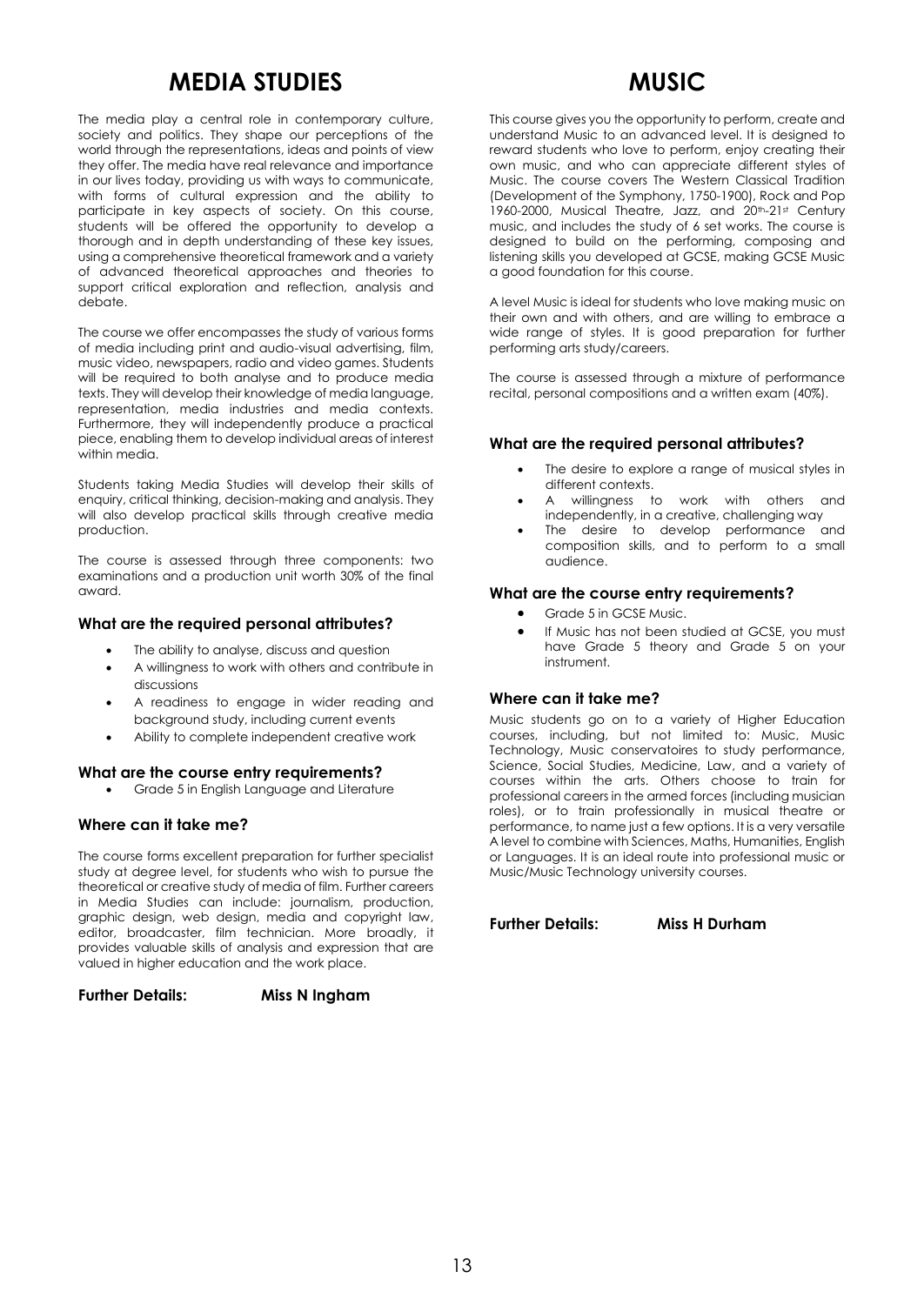# **PHOTOGRAPHY**

This course equips students with the skills to record striking imagery digitally using the latest editing software and photographic equipment. Students will explore different styles and genres of photography and investigate modern and contemporary photographers. There is a strong practical element to the course, where students are encouraged to explore their own ideas within a structured framework. Students will be taught how to use Adobe Photoshop, Digital SLR cameras and our digital studio equipment. The course allows students to become technically sound using photography equipment but also enables them to interpret themes with a more conceptual and abstract take on recording imagery.

Photography starts with an induction phase which aims to develop a range of skills including; long exposure, studio use, light and shadow, portraiture, macro, night photography, landscape and theme interpretation. Students then focus on a personal line of enquiry which they develop into a major project, which runs into the second year of the course. Students will have a 10hr controlled assessment at the end of the first year which is internally assessed.

Year 13 Photography places greater emphasis on independence and personal investigations. It's a chance to develop an area of interest into a major project. Students write an accompanying personal study which is an opportunity to delve deeper into their chosen genre and field of interest. Together these elements contribute to 60% of the overall A-level.

The other 40% is the externally set assignment. Students have 10 weeks to put together a project based on the theme set by the exam board, this ends with the production of a final piece in 15 hours.

# **What are the required personal attributes?**

- An interest in using digital cameras and editing software
- Commitment to take photographs in a multitude of locations as homework.
- A willingness to be self-motivated and work independently whilst also cooperating with others

#### **What are the course entry requirements?**

- Grade 5 in an Art & Design or a Design Technology
- Where Art and Design or Design Technology haven't been studied, entry will be based upon portfolio evidence

# **Where can it take me?**

Photography is good preparation for a career in the creative industry. In an increasingly digital world, being able to operate modern technology effectively and use digital equipment is favourable in most employment opportunities. Most universities require students to have completed a Foundation course before embarking on a degree in any aspect of art & design, a good photography portfolio would be a successful way in to this route. The course would also aid students considering applying directly for engineering, manufacturing, advertising, architecture or marketing.

**Further Details: Mr T Rigg**

# **PHYSICS**

The course provides a broad background in many areas of Physics and includes recent developments and the applications of Physics in different areas. Students will be able to study how the structure of the atomic nucleus is built from particles called Quarks, as well as studying the discovery and behaviour of Quasars, the most energetic and distant objects yet seen in the Universe.

During Year 12, topics covered include modern particle theory and quantum phenomena as well as more traditional mechanics, current electricity and wave behaviour. In Year 13 students study more mechanics as well as field properties, nuclear energy, radioactivity and thermal physics. There is also an option to pick from areas including astrophysics, medical physics, applied physics and relativity.

### **What are the required personal attributes?**

- The desire to develop an understanding of the link between theory and experiment
- An interest in how Physics has developed and how it is used in present day society
- The ability to analyse problems and explain solutions
- The ability to recognise the quantitative nature of Physics

#### **What are the course entry requirements?**

- Grade 6 in Physics or GCSE Science and Additional Science
- Grade 6 in GCSE Maths

# **Where can it take me?**

Physics is a highly regarded and sought after subject because it demonstrates that you are good at problemsolving, you are numerate and articulate and you are able to present arguments logically and precisely. The subject will open lots of doors for you. Students from previous years have gone on to study and follow careers in Physics, Engineering, Medicine, Veterinary Science, Law, Physiotherapy, Accountancy, Business, Electronics, Pharmacy and many other areas.

#### **Further Details: Mrs K Stabler**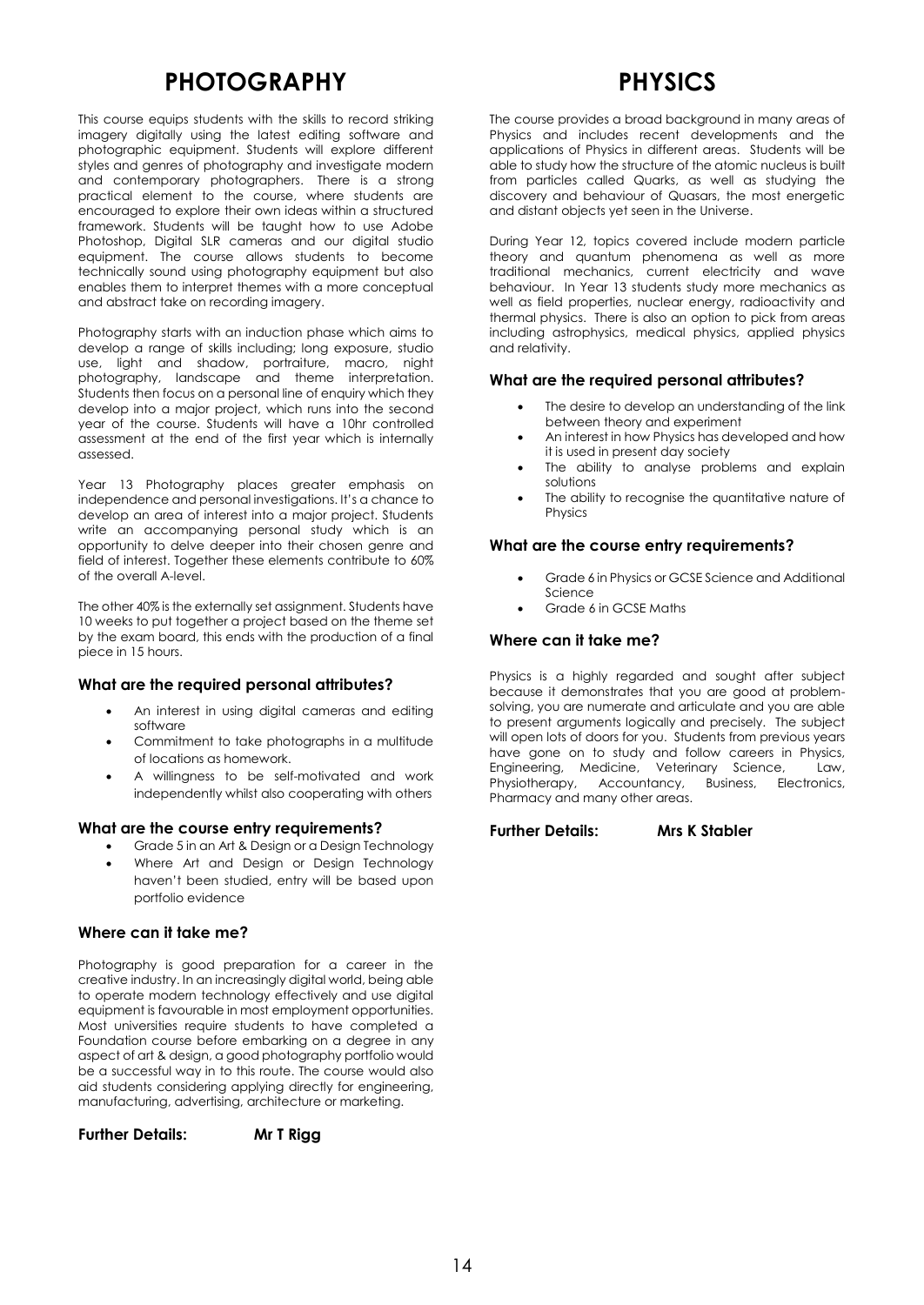# **POLITICS**

The course studies the British and American political systems and develops a knowledge and understanding of the political issues and the workings of government in both countries. It involves the study of power and the operation of democracy within the context of the UK and the US. We will also look at significant Ideologies that have influenced the modern world.

There is a broad study of UK Government and Politics. The content includes the workings of parliament, the roles and beliefs of political parties and an analysis of Prime Ministerial power. The role of the judiciary in defending civil liberties is studied and the role of pressure groups in influencing government decisions is evaluated. The American study includes Congress, the US parties and electoral system, as well as an analysis of the power and role of the Supreme Court and the Presidency. Students will also be required to compare the political systems of the UK and the USA with one another.

The ideologies unit covers three core political ideologies that have dominated the modern world, Liberalism, Socialism and Conservatism.

The course has an emphasis on contemporary politics and current areas of constitutional concern and offers the opportunity to engage in contemporary political debates.

# **What are the required personal attributes?**

- A genuine interest in current political affairs
- The ability to question, explain, analyse and evaluate
- A desire to read and research using a variety of sources
- A willingness to debate and discuss
- The ability to work independently and with others

#### **What are the course entry requirements?**

Grade 5 in GCSE English and a Humanity

# **Where can it take me?**

A Level Government and Politics is accepted by all universities and colleges in the UK and is highly regarded by employers. It offers opportunities in law, journalism, management, business and teaching as well as in politics itself.

**Further Details: Miss T Bowen**

# **PSYCHOLOGY**

Psychology is the scientific study of thought processes and human behaviour. If you have ever wondered '*why do some people…..?*' then Psychology is for you! Psychologists study behaviour as a way of explaining why people act in a particular way and in order to predict how we might behave in certain situations. Studying Psychology allows you to reflect on your own experiences in life and will change the way you think about things forever.

The course provides students with an introduction to Psychology in the first year. Students cover key Psychological topics such as Social influence, Memory, Attachment, Psychopathology as well as different approaches in Psychology and research methods. During the second year students further develop their understanding of human behaviour by covering topics such as Forensic Psychology, Biopsychology, Cognition & development and Schizophrenia. You will also become familiar with key Issues and debates within Psychology, such as 'nature vs nurture' and 'determinism vs free-will.' All topics are assessed by three written examinations.

### **What are the required personal attributes?**

- The ability to learn challenging concepts and theories
- Being able to analyse theories and research in a scientific manner
- The capacity to realise that working independently, and with others, is part of the psychological experience
- Personal self-confidence when speaking aloud and expressing thoughts, beliefs, and questions

### **What are the course entry requirements?**

 Grade 5 in GCSE Maths, English and Combined Science or Biology

# **Where can it take me?**

Students who study Psychology go on to pursue careers in Psychological research, teaching, education, social work, forensics and criminology, in clinical and counselling areas, hospitals, marketing, design and manufacturing and many other fields. In fact, employers value any training in human behaviour and the transferable skills Psychology A-level provides. Many students progress directly onto pure Psychology degrees or specialise in a particular area. Others access a wide range of broader university degrees due to the facilitating nature of the course. Psychology is counted as a Science A-Level for some courses.

#### **Further Information: Mrs G Zeki**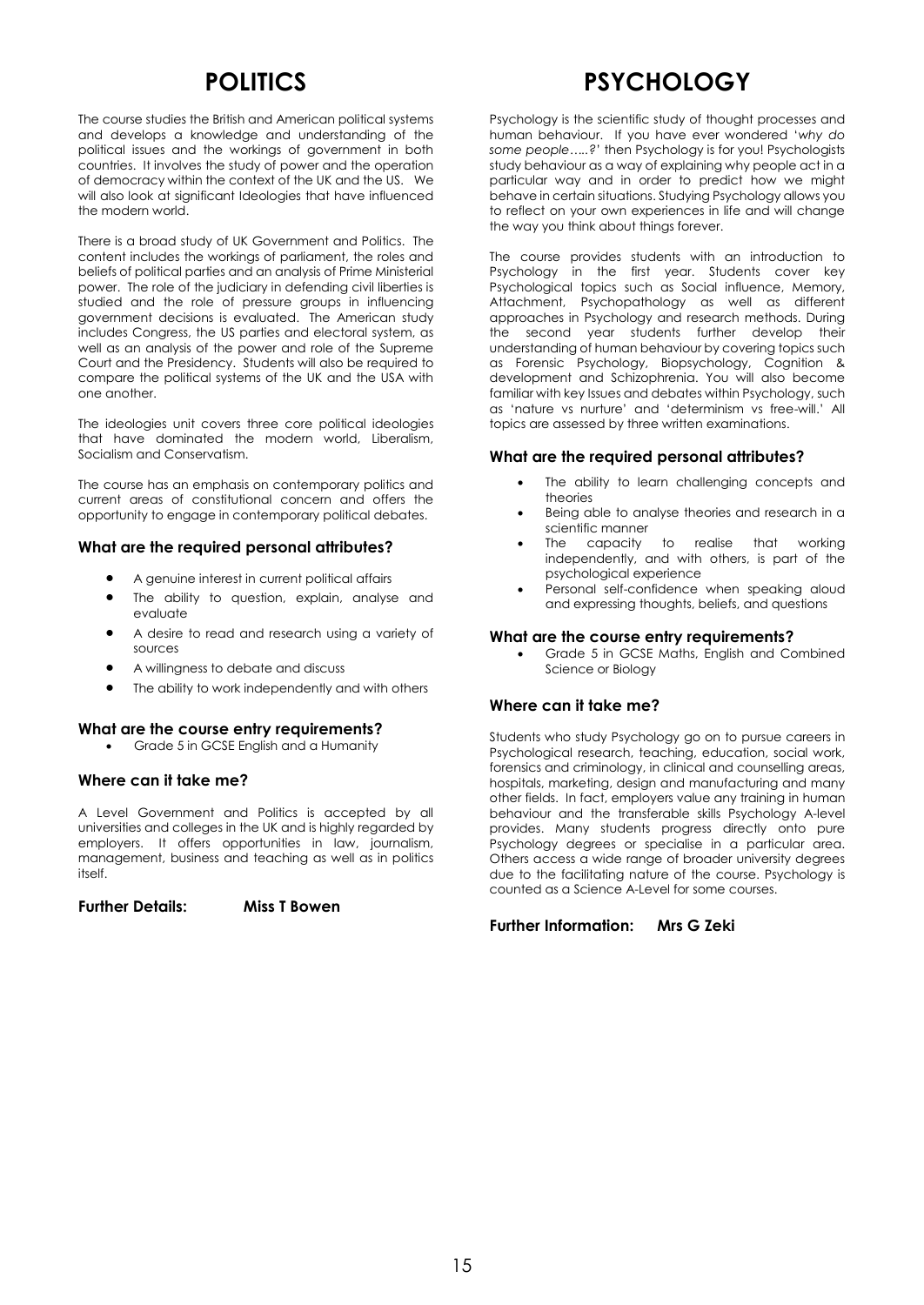# **RELIGIOUS STUDIES**

We ask questions that tend to beyond the realms of science. Why is there anything at all? What makes human actions right & wrong? Does God exist? Do we need God to exist? Is society better with belief in a supernatural being? What is knowledge and how do we gain knowledge? What is truth?

Science seems restricted to telling us how things are, whereas Religious Studies is interested in discussions about why things are the way they are. Not so long ago most western societies considered it morally acceptable to own slaves, perform public executions and to restrict women from voting. The role of philosophy, ethics and religion is to establish whether these moral convictions and spiritual beliefs are eternal or relative, meaningful or necessary or if they hold any value at all.

The course is split into three components. The study of Philosophy & Religion, the study of Religion & Ethics and the study of Christian Developments in Thought. This learning is underpinned by significant schools of thought is each three discipline areas. For example: materialism, empiricism & rationalism. Students will also establish an understanding of philosophical, theological and ethical language development over time. This Twentieth Century focus involves an investigation of concepts such as free will, determinism, conscience and authority.

# **What are the required personal attributes?**

- An enquiring mind, willingness to challenge, question, analyse and evaluate issues
- The ability to communicate logically and rationally

### **What are the course entry requirements?**

• Grade 5 in GCSE English and a Humanity

# **Where can it take me?**

Religious Studies is highly regarded by universities and employers. Its development of key skills (such as clear thinking, problem solving & critical analysis, negotiating & mediating and independent thinking) provides a good foundation for further study or careers in medicine, nursing, social work, teaching, law, journalism and politics.

# **Further Details: Mr S Nesbitt**

**SOCIOLOGY**

Sociology is the study of society, its institutions and systems that work together to ensure the smooth running of our world. Sociology also considers how individuals can be linked by common characteristics like class, gender and ethnicity, and how their experiences and life chances may be influenced by these characteristics

During the course you will investigate a number of specific areas - these will include the role of 'Education' and 'Family life', 'Beliefs in Society', Crime and Deviance' and 'Theory and Methods'.

Students will look at key Sociological theories concerning the Family and Education and also compare and contrast different experiences people have. Each topic is underpinned with various theoretical perspectives and research methods used by Sociologists. You will be provided with opportunities to carry out your own research too. In year two students develop a broader and more in depth understanding of Sociological theories and concepts. Students cover 'Beliefs in Society' and 'Crime and Deviance' as core topics. Three external assessments will be

sat at the end of year 13.

# **What are the required personal attributes?**

- A genuine interest in keeping up to date with contemporary issues and a willingness to read and research using a variety of resources
- The ability to question, explain, analyse and evaluate ideas/theories
- An "open mind" to the views of others
	- An ability to analyse and summarise information

# **What are the course entry requirements?**

Grade 5 in GCSE English and a Humanity

# **Where can it take me?**

Sociology is an exciting and important discipline that offers people, through evidence-based decisions, the chance to make, and live in a better society. Many past students have gone on to university to further their knowledge in Sociology or to pursue careers involved with people such as law; social policy; social work/administration; media; journalism; teaching, the police force, research and nursing.

**Further Details: Mrs G Zeki**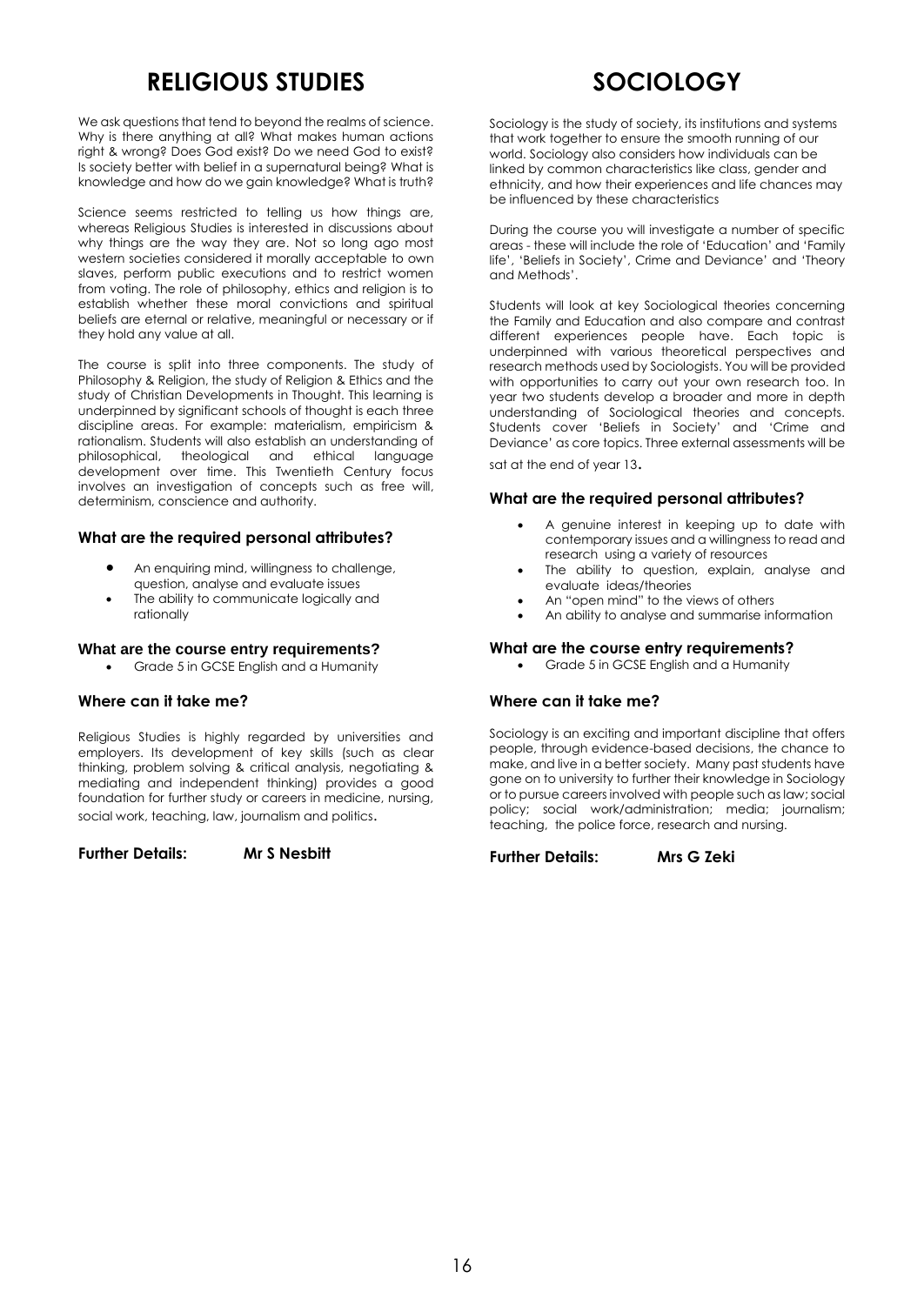# **SPANISH**

It is our aim to help students to converse in Spanish and to understand written and spoken Spanish from a wide range of sources and media, including the internet, articles, television and radio. We want to foster first hand contact with the people and culture of Spanish speaking countries and thus organise visits to plays, films and lectures. As it is imperative for those wishing to study a language to have some contact with the target language country, clearly an exchange or visit to Spain is of great benefit and highly recommended.

The course has been designed to give students a profound understanding of Spanish. Not only will they develop their grammar and vocabulary but also their understanding of how people live and use language on a day-to-day basis, with a focus on how Spanish society has been shaped, socially and culturally, and how it continues to change. Key topics are social issues and trends, aspects of Spanishspeaking society, artistic culture and aspects of political life in the Spanish-speaking world. Additionally, students will have the opportunity to study literary texts and films in the target language in order to broaden their cultural knowledge and understanding.

The course is assessed by examinations in listening, speaking, reading and writing.

# **What are the required personal attributes?**

- An openness to and interest in other countries
- A desire to find out about the world around us and current affairs
- The ability to work both in a group and independently
- An interest in the structure of languages
- The readiness to participate in class discussion in Spanish, regardless of language limitations

#### **What are the course entry requirements?**

Grade 6 in GCSE Spanish

# **Where can it take me?**

Over 500 million people speak Spanish today, making it the 3rd most widely spoken language in the world behind Mandarin Chinese and English. Clearly, an understanding of Spanish serves as a beneficial life skill which is highly valued by business and industry around the world. The further study of Spanish is integral to or works well with a wide number of university courses and subsequent careers including international business, computing, medicine, travel and tourism, law, banking, accountancy, journalism, linguistics and education. Equally, a qualification in Spanish is highly regarded in the academic world and, at a time when there is an acute shortage of linguists, enhances your employment prospects.

# **Further Details: Mr A Kennedy**

# **SPORT**

This is the perfect course for students considering a career in the sports industry. The units covered offer a huge insight into the many different professions and vocations in the sports industry today and will provide a foundation of knowledge to progress into a range of university courses and career pathways.

This is a two year course where students develop skills and knowledge in fields such as Anatomy and Physiology, Fitness Training, Professional Development, Health and Lifestyle as well as Practical sport. Assignments are presented in a context that is relevant to the real world of working sport and students also work on units dealing with issues such as the use of ICT and communication.

Students are assessed in the different units through a combination of coursework assignments, exams and an assessed task which will be externally moderated. Coursework assignments are internally marked by teachers and then moderated by an external verifier.

# **What are the required personal attributes?**

- A genuine passion for sport
- An ability to work independently and with others
- An ability to think about sport in a vocational context

# **What are the course entry requirements?**

- Grade 5 in GCSE PE (if studied)
- 2 Science GCSEs at grade 5

### **Where can it take me?**

Sport in the UK is a rapidly growing industry which offers a multitude of employment opportunities and career pathways. Sport science is a massive sector with local communities also recognising the importance of sport provision. Students can go on to university in order to study a range of courses such as teaching, sports psychology, physiotherapy, sports business and advertising. The vocational aspect of the course is seen as a real advantage in the world of work as students develop a range of transferable skills that are valued by employers such as confidence, leadership and teamwork.

**Further Details: Mr W Wardell**

17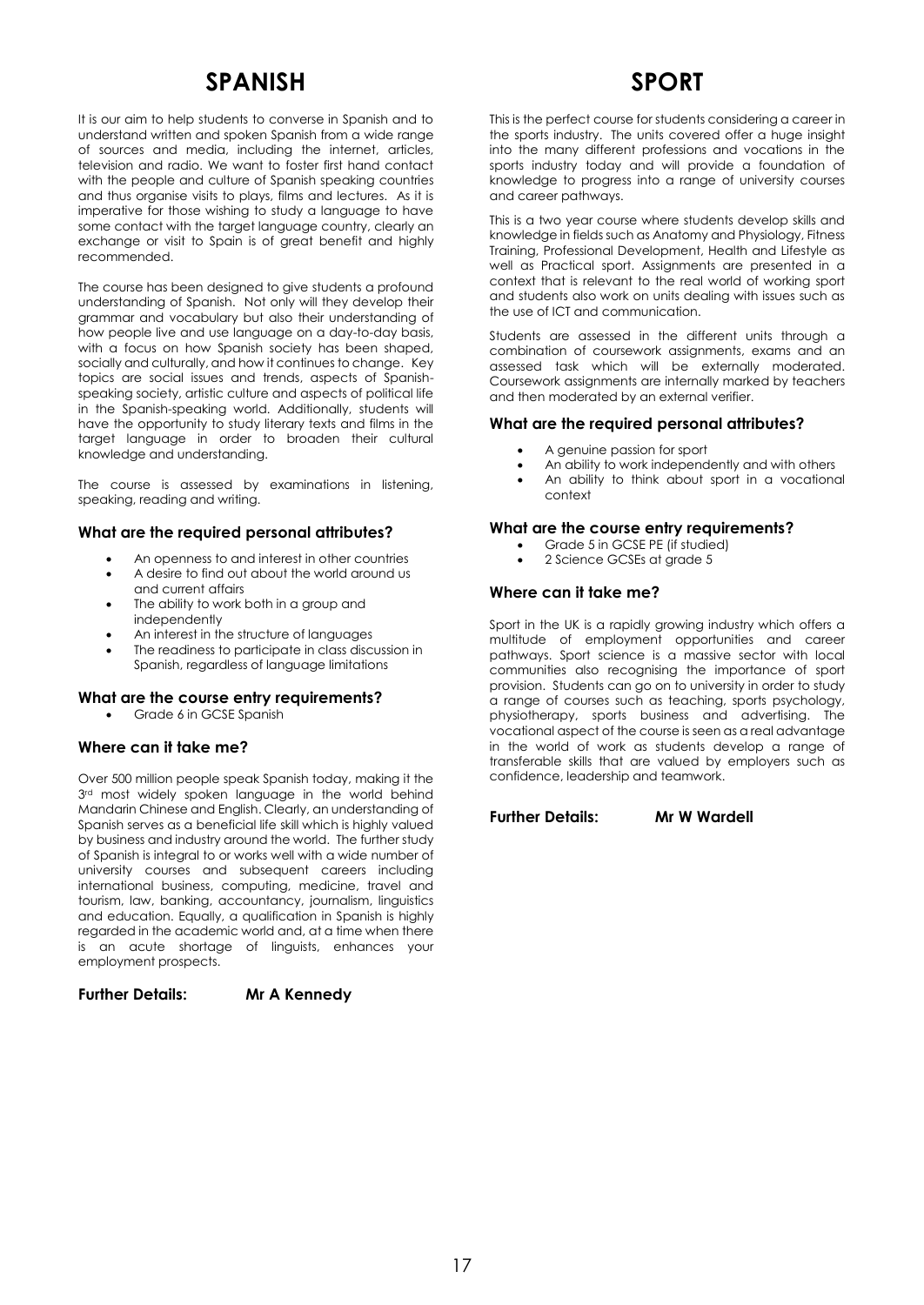# **PROGRESSION ADVICE**

Fulford School has an excellent record of success in securing exciting and appropriate progression routes for all students. We achieve this success by operating a well-researched and personalised progression support programme that operates throughout Year 12 and 13. The destinations of our 2020 students are given on the final page of this guide.

# **Our support programme includes:**

- Sixth form tutorials and individual discussions
- Presentations from university admissions teams
- Workshops on apprenticeships and local employment opportunities
- Opportunities to enrol on the 'Career Ready' programme
- Specialised programmes for applicants to competitive courses, e.g. Oxbridge, medics and vets
- Strong links with local universities, e.g. The University of York, York St John University, Northumbria University and The Hull York Medical School
- Visits to higher education conferences
- Presentations on Degree Apprenticeships, studying abroad, gap year opportunities and student finance
- Learner extension programmes such as Villiers Park, Headstart, university summer schools

# **Careers & Higher Education Day**

In the summer term all Year 12 students will participate in a Careers & Higher Education day where advice is given about applying for Higher Education, employment and apprenticeships. This is followed by a Careers & Higher Education Evening which provides information to parents from university admissions tutors, apprenticeship providers and local employers.

# **WORK EXPERIENCE**

During the summer term of Year 12, students undertake one week work experience placement. Advice and guidance is provided and students are expected to be proactive in securing an appropriate placement.

# **FINANCIAL SUPPORT**

The 16-19 Bursary Fund is provided from the Government so that schools can support eligible students financially. It exists so that students can continue in education where they may otherwise be prohibited on financial grounds. It is used as an 'enabler' not an 'incentive'

It can be used as a contribution towards essential course costs including:

- Books
- **Equipment**
- Exam resits
- Travel to school
- Field Trips
- Visits to University Open Days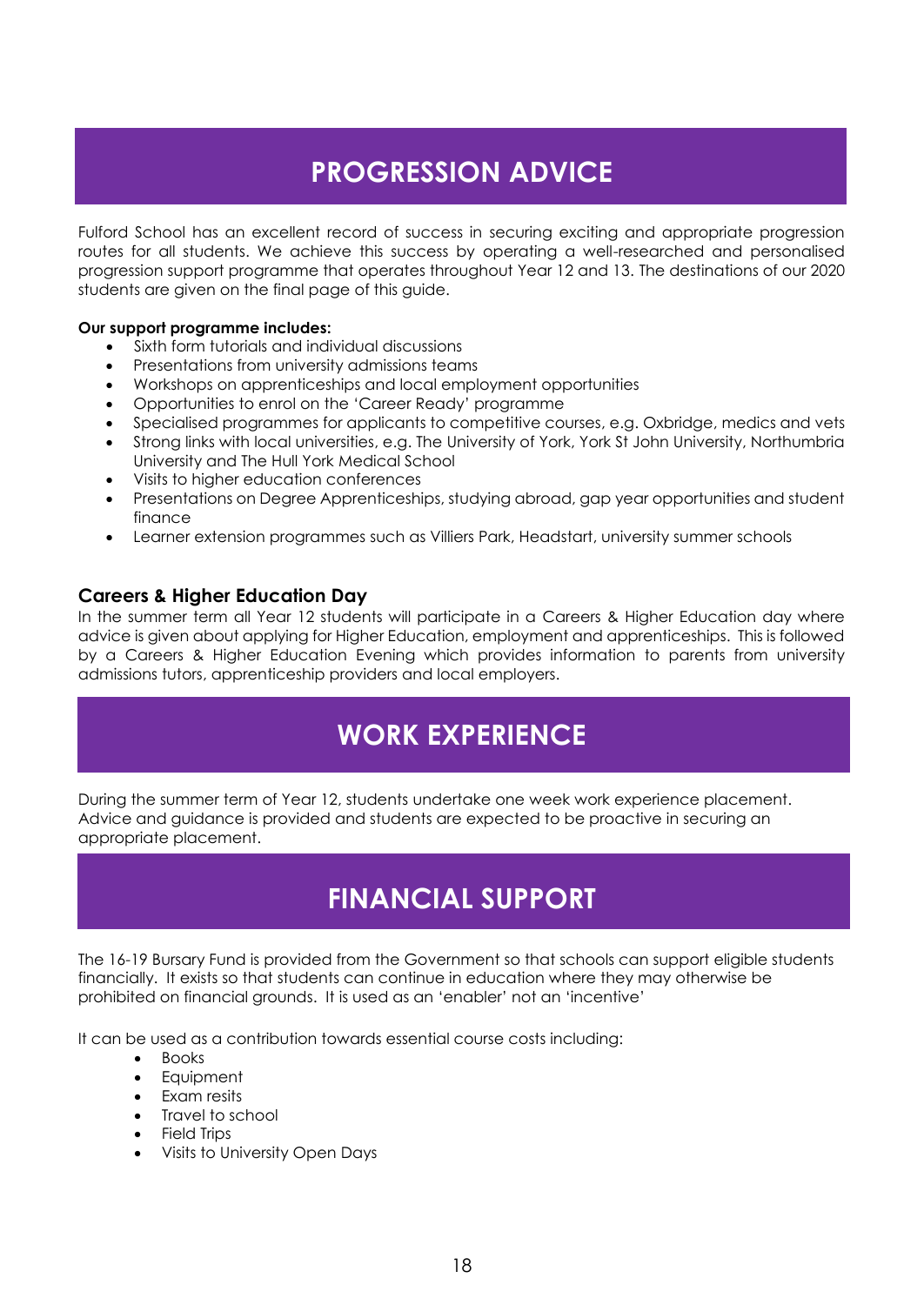# **ENRICHMENT**

Enrichment is an important part of life in the sixth form and there are many activities to choose from. There are many reasons why students should make the most of what's on offer in our Enrichment Programme; it might be that they are looking for activities to enhance a UCAS or apprenticeship application, they want to give something back to the community through a volunteering activity, or they are simply after a break from academic studies.

# **WHAT IS ON OFFER?**

Below gives you a taster of what you may be able to take part in:

- Amnesty International
- Core Maths (Level 3)
- Debating
- Duke of Edinburgh Gold
- Extended Project Qualification (Level 3)
- First Aid
- Languages for all
- Law workshops
- Literacy and Numeracy Leaders
- Paired reading
- Recreational Sport
- School Music Groups
- School Teams
- Self Defence
- Student Led Clubs
- Student Support
- School Council
- Support for Medics/Oxbridge
- Volunteering
- Young Enterprise

# **ACCREDITATION OPPORTUNITIES**

The enrichment scheme is part of the HEART award, recognised by Higher York, NYBEP and Nestlé. This shows the worth that future employers and universities see in such activities. They are the best way of showing the rounded character that you possess and making you an interesting individual that stands out in an application process. All activities are rewarded by the HEART award and some, such as Duke of Edinburgh, receive separate national accreditations too.

**Further Information: Mrs Kasia Davies, Director of Sixth Form Mr Matthew Gray, Head of Year Mrs Kate Jenner, Head of Year Miss Faye Garland, Challenge and Enrichment Leader Mrs Amanda Stuart, Learning and Wellbeing Worker Mrs Sharron Thompson, Sixth Form Support & Attendance Officer**